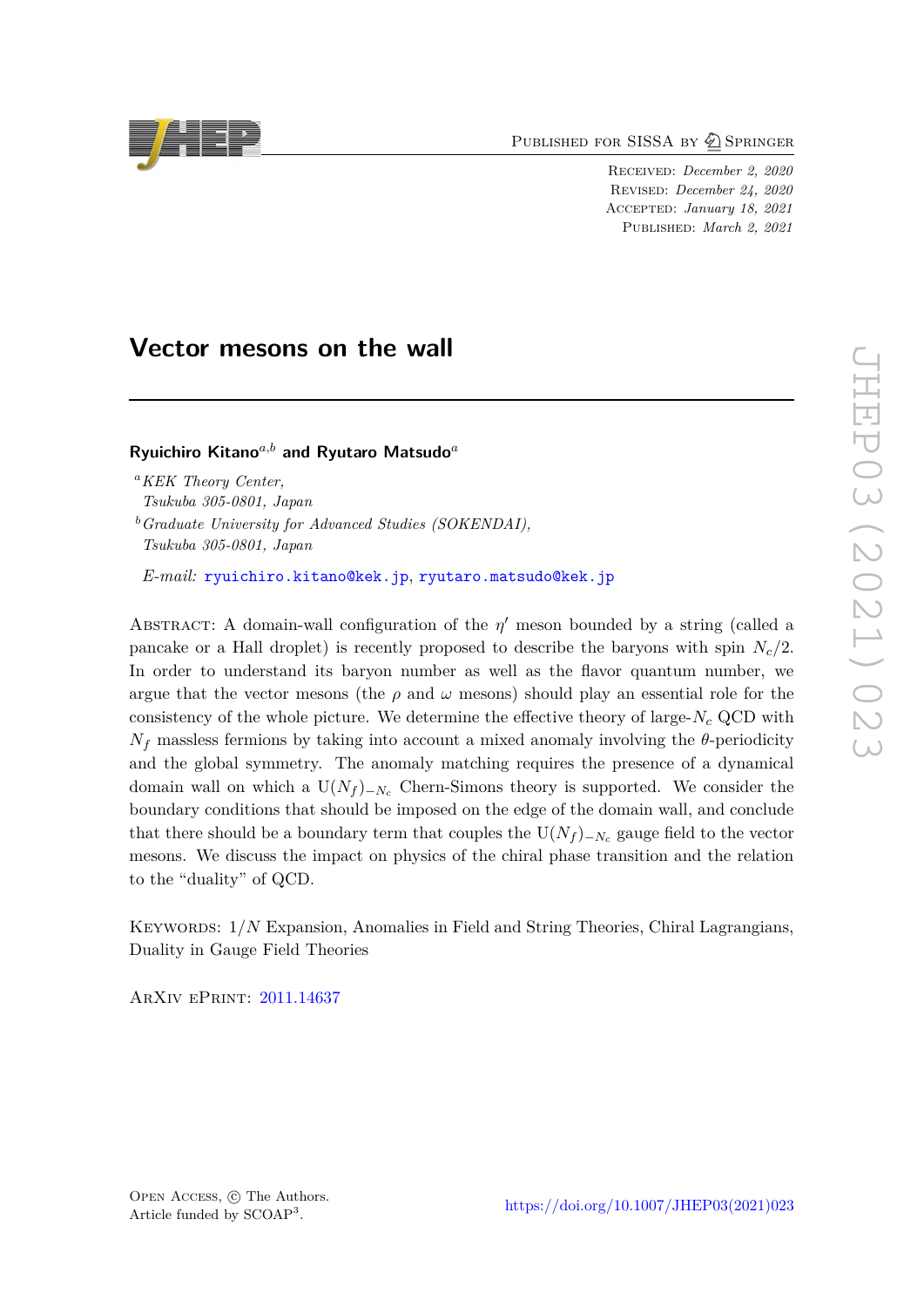# **Contents**

|   | 1 Introduction                                                     | $\mathbf{1}$ |
|---|--------------------------------------------------------------------|--------------|
|   | 2 Practice: a domain wall and a monopole                           | 4            |
|   | 3 The effective theory for $\eta'$                                 | 5            |
|   | Anomaly constraint<br>3.1                                          | 6            |
|   | 3.2 Additional large- $N_c$ argument                               | 12           |
|   | Resolution of the puzzle<br>$3.3\,$                                | 12           |
|   | 4 The effective theory on the pancake                              | 14           |
|   | 5 The role of the vector mesons                                    | 16           |
|   | Hidden local symmetry<br>5.1                                       | 17           |
|   | Coupling between the pancake and the vector mesons<br>5.2          | 18           |
|   | Relation to the generalized WZW term with the vector mesons<br>5.3 | 21           |
| 6 | Summary and discussion                                             | 22           |

# <span id="page-1-0"></span>**1 Introduction**

The low energy effective theory of QCD in the limit of the massless  $N_f$ -flavor quarks is a non-linear sigma model corresponding to the breaking  $SU(N_f)_L \times SU(N_f)_R \rightarrow SU(N_f)_V$ . The 't Hooft anomaly [\[1\]](#page-24-0) for  $SU(N_f)_L \times SU(N_f)_R \times U(1)_V$  is matched by the Wess-Zumino-Witten (WZW) term  $[2, 3]$  $[2, 3]$  $[2, 3]$ . In the large  $N_c$  limit  $[4]$  of massless QCD, the axial symmetry  $U(1)<sub>A</sub>$  is restored and the  $\eta'$  meson is regarded as the Nambu-Goldstone (NG) boson associated with the spontaneous  $U(1)_A$  breaking [\[5,](#page-24-4) [6\]](#page-24-5). The  $\eta'$  field is, therefore, described as a U(1)-valued pseudo-scalar field. The WZW term can be extended to include  $\eta'$ . In the large *N<sup>c</sup>* limit, the baryons should be described as solitons since the mass and the couplings of order  $N_c$  and  $1/N_c$ , respectively, are naturally explained [\[7,](#page-24-6) [8\]](#page-24-7). Indeed, the Skyrmion configurations [\[9\]](#page-24-8) of the pions are identified as the baryons by the coupling between the external baryon gauge field and the topological charge in the WZW term.

Recently, the notion of the 't Hooft anomalies and their matching has been extended to the discrete symmetries [\[10,](#page-24-9) [11\]](#page-24-10) and higher form symmetries [\[12\]](#page-25-0). One of the important results is given in ref. [\[13\]](#page-25-1), where a mixed anomaly involving time reversal and the 1-form center symmetry is discussed in the  $SU(N_c)$  Yang-Mills theory at  $\theta = \pi$ . The anomaly implies that if the confinement persists at  $\theta = \pi$ , there are two degenerate vacua corresponding to the spontaneous breaking of time reversal (or CP), and the effective theory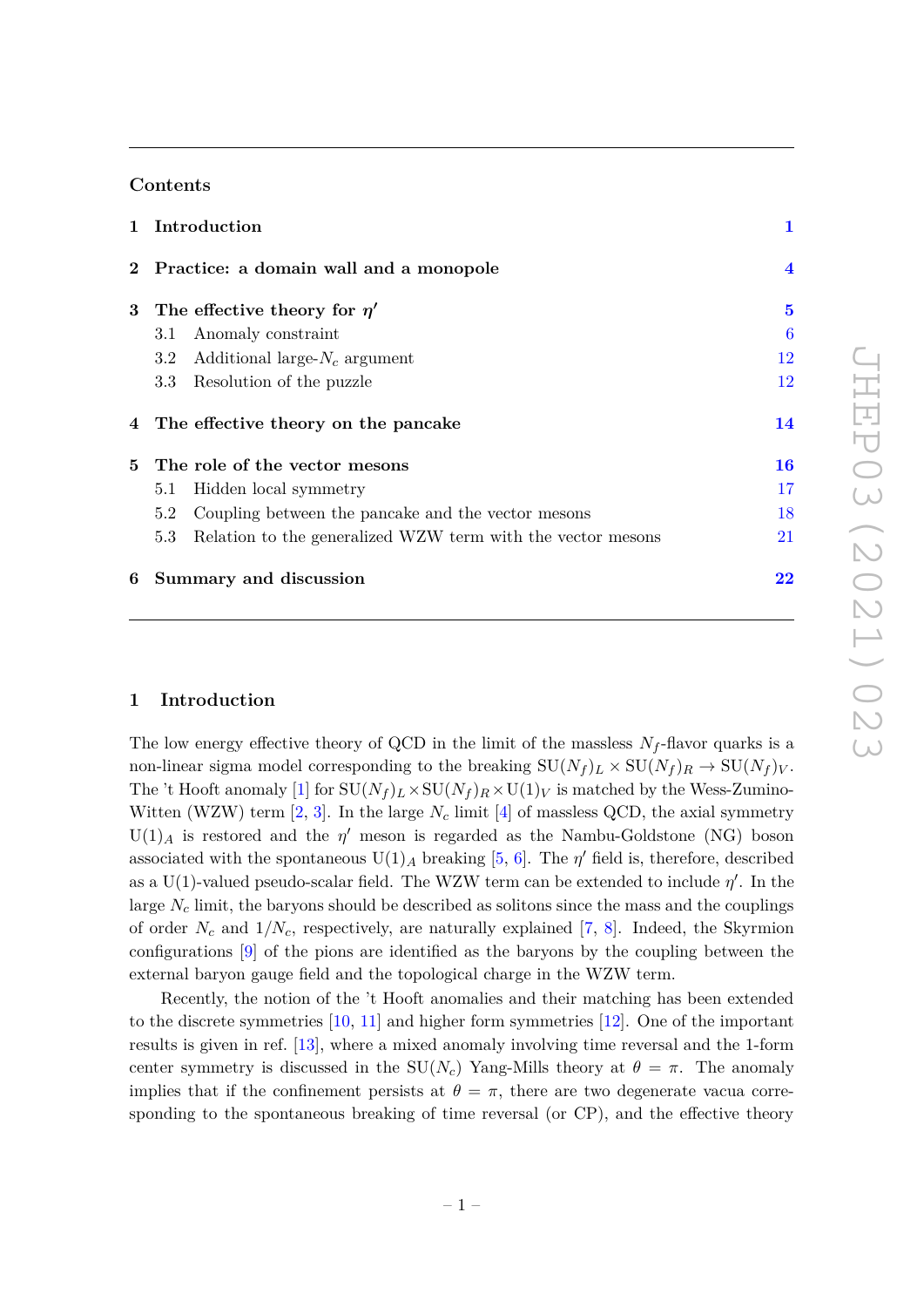on a domain wall separating two vacua is an  $SU(N_c)$ <sub>[1](#page-2-0)</sub> Chern-Simons (CS) theory.<sup>1</sup> One can also consider the 't Hooft anomaly for symmetries in the parameter space of the theory [\[16,](#page-25-2) [17\]](#page-25-3). In QCD, there is a mixed anomaly involving the *θ*-periodicity and the global symmetry [\[17\]](#page-25-3). The matching of such anomalies provides new restrictions on the effective theory especially for topologically non-trivial objects.

In the effective theory of QCD including  $\eta'$ , there are topologically non-trivial configurations of  $\eta'$  in addition to the Skyrmions. One of them is the domain-wall configuration which connects two minima of the periodic potential of  $\eta'$ , where the potential is generated at the next-to-leading order of the  $1/N_c$  expansion. Although this object is stable within the effective theory, it should not be so in full QCD since there is no corresponding conserved charges. The object to destabilize the domain wall can be identified as a string around which  $\eta'$  winds. Komargodski recently pointed out that the domain wall bounded by a string, which is referred to as a pancake or a Hall droplet, can have stable excited states that can be regarded as a spin- $N_c/2$  baryon [\[18\]](#page-25-4). This proposal is based on an expectation that the effective theory on the domain wall is a CS theory, which implies that there must be chiral edge modes on the boundary of the domain wall. Excited states on the edge with a unit  $U(1)$  charge can be regarded as baryons if we identify the  $U(1)$  symmetry of the chiral edge modes as the baryon symmetry. It has been proposed that this baryon can be understood as a chiral bag in a  $1 + 2$  dimensional strip using the Cheshire Cat principle [\[19\]](#page-25-5).

The existence of a CS theory on the domain wall is an expectation from the spontaneous CP breaking in the Yang-Mills theory at  $\theta = \pi$ . If we insert a interface of  $\theta$  changing from 0 to  $2\pi$  in the Yang-Mills theory, there appears a domain wall with a CS theory on it at the location of the interface. When massless quarks are added, the  $\theta$  dependence is eliminated by a shift of  $\eta'$ , and thus a domain wall where  $\eta'$  shifts from a minimum of the potential to another corresponds to the  $\theta$  interface in the Yang-Mills theory. This means that it is expected that the domain wall of  $\eta'$  supports a CS theory on it. However, this explanation is rather heuristic and there are also proposals that such a CS theory is replaced by a topologically trivial gapped theory when light quarks are added to the Yang-Mills theory [\[20,](#page-25-6) [21\]](#page-25-7).

The pancake story provides a new insight into the role of the vector mesons (*ρ* and  $\omega$ ) as the dual gluons [\[20](#page-25-6)[–23\]](#page-25-8) in the sense of the Seiberg duality in  $\mathcal{N}=1$  supersymmetric QCD [\[24\]](#page-25-9). The interpretation of the vector mesons as the Seiberg dual gauge boson has been discussed in literature [\[25–](#page-25-10)[31\]](#page-25-11) where the vector mesons are identified as the Higgsed magnetic gauge bosons. Indeed, the effective theory of the vector mesons can be formulated consistently as the gauge theory of a hidden local symmetry in the non-linear sigma model [\[32\]](#page-26-0). In this formulation, the WZW term can be extended to include the vector mesons by adding a set of gauge invariant operators [\[33\]](#page-26-1). The Lagrangian of the vector mesons on the domain wall is determined up to four parameters. It is certainly interesting to note that the postulated CS theory on the wall is  $U(N_f)_{-N_c}$  whereas the vector mesons

<span id="page-2-0"></span><sup>&</sup>lt;sup>1</sup>There are other logical options but an  $SU(N_c)$ <sub>1</sub> is the most plausible one [\[14\]](#page-25-12). See also [\[15\]](#page-25-13) for an alternative argument for the existence of the phase transition.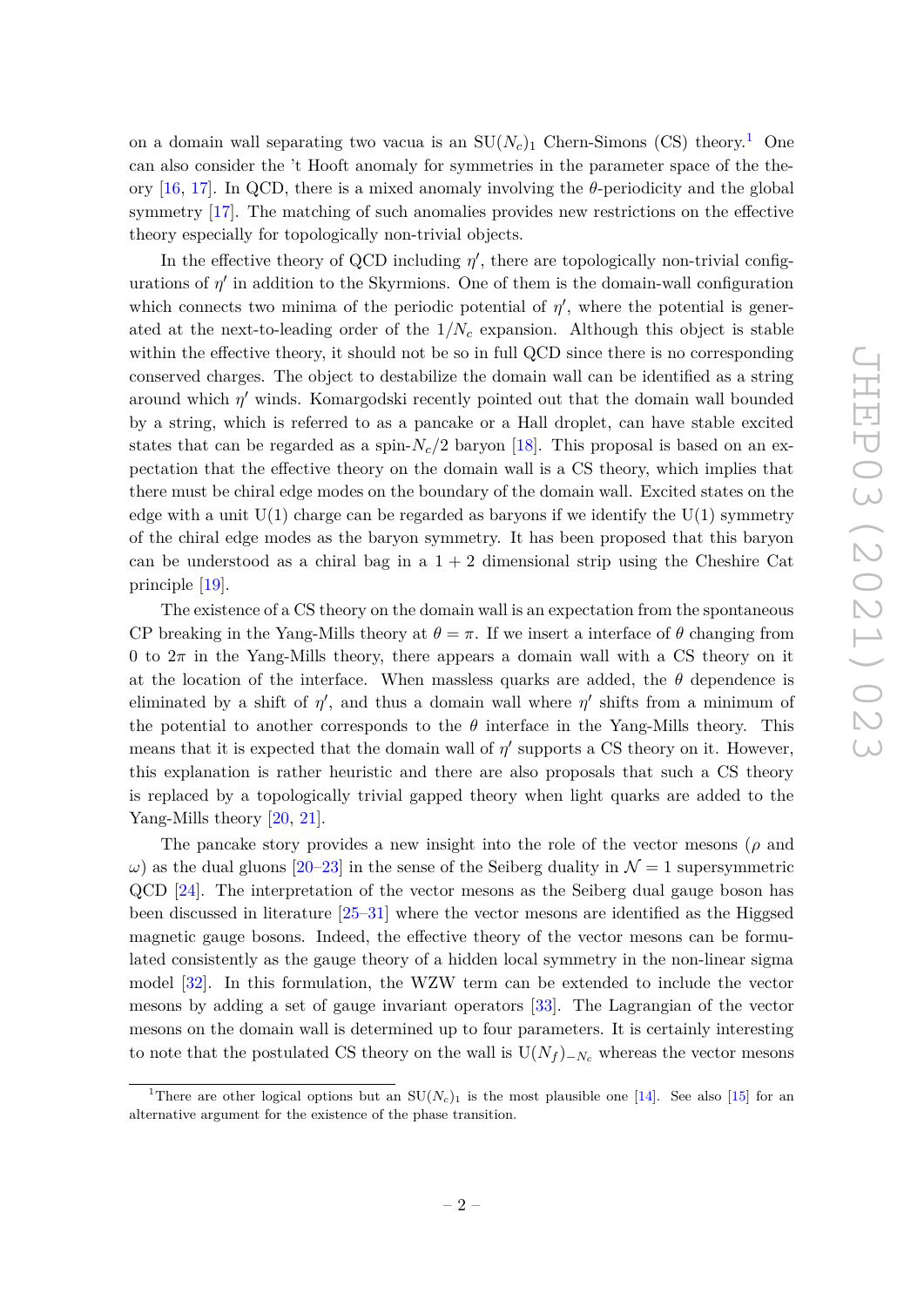can also form a  $U(N_f)$  CS Higgs theory on the wall. It is natural to suspect that there is some relation between these two theories. Since one can formally interpret the U( $N_f$ )− $N_c$ CS theory on the wall as that of the (level-rank) dual gluon, there seems to be a deep connection between the hidden local symmetry and the Seiberg duality through the theory on the domain wall. The topics of the baryon number of the pancake objects, the topological quantum field theory on the wall, new 't Hooft anomalies, and the Seiberg duality seem to be all related, and it is quite important now to look for the consistent picture and determine the effective (or dual) theory.

In this paper, we determine the effective theory of pions and  $\eta'$  including the background  $\theta$  term as well as background gauge fields of global symmetries,  $SU(N_f)_L \times$  $SU(N_f)_R \times U(1)_V$ . We include the domain wall as the dynamical degree of freedom, that is necessary to reproduce the cusp in the  $\eta'$  potential. We show that some topological quantum field theory should live on the domain wall by using the anomaly matching involving the periodicity of *θ*. This confirms the heuristic explanation of the presence of the  $U(N_f)$ <sub>− $N_c$ </sub> theory on the domain wall. We find that the anomalous coupling between  $\eta'$  and the background fields implies that the global  $U(1)$  symmetry of the CS theory is actually identified with the baryon symmetry, and the exited states with a unit  $U(1)$  charge belong to the correct representation of the flavor symmetry. In addition, we propose a specific form of the coupling between the vector meson fields and the gauge field of the CS theory on the edge of the pancake in order to recover the gauge invariance of the  $SU(N_f)_L \times SU(N_f)_R$ gauge field, which must be maintained for consistency. From this effective theory, one can understand the real meaning of the duality between the gluon and the vector mesons. We discuss the implication of the behavior of the vector mesons near the chiral phase transition. The effective theory we derived is quite different from the proposals in refs. [\[20,](#page-25-6) [21\]](#page-25-7), where the theory on the pancake is claimed to be a CS Higgs theory of the vector mesons. We argue that the CS theory, not CS Higgs theory, is required by the matching of the anomaly while the vector mesons mix with the gauge field of the CS theory on the edge of the pancake. There are important differences in the formula of the baryon and flavor currents. The existence of the CS theory on the wall will also be quite important in the discussion of the physics of the vector mesons such as the anomalous coupling among hadrons as well as how they approach to the chiral symmetric phase.

This paper is organized as follows: In section [3,](#page-5-0) we determine the effective theory for  $\eta'$  including the anomalous coupling to the background fields. With an appropriate counter term, the constant  $\theta$  dependence is compensated by a shift of  $\eta'$ . However, we find that naive coupling between  $\eta'$  and the background fields satisfying this feature is not adequate when we consider a violation of the  $\theta$ -periodicity, which is originated from the division part of the global symmetry  $[\text{SU}(N_f)_L \times \text{SU}(N_f)_R \times \text{U}(1)_V]/[\mathbb{Z}_{N_c} \times (\mathbb{Z}_{N_f})_V]$ . This violation is actually an anomaly when  $gcd(N_c, N_F) \neq 1$  [\[17\]](#page-25-3). As a result, at least when  $gcd(N_c, N_f) \neq 1$ , we find that there has to be some topological quantum field theory on the domain wall of  $\eta'$ . We further restrict the effective theory by considering the large- $N_c$ argument by Witten [\[5\]](#page-24-4), which states that the part of the effective theory only including glueballs are the same as that of the Yang-Mills theory. The domain wall we consider corresponds to the change of  $\eta'$  over one period. This corresponds to the shift of  $\theta$  from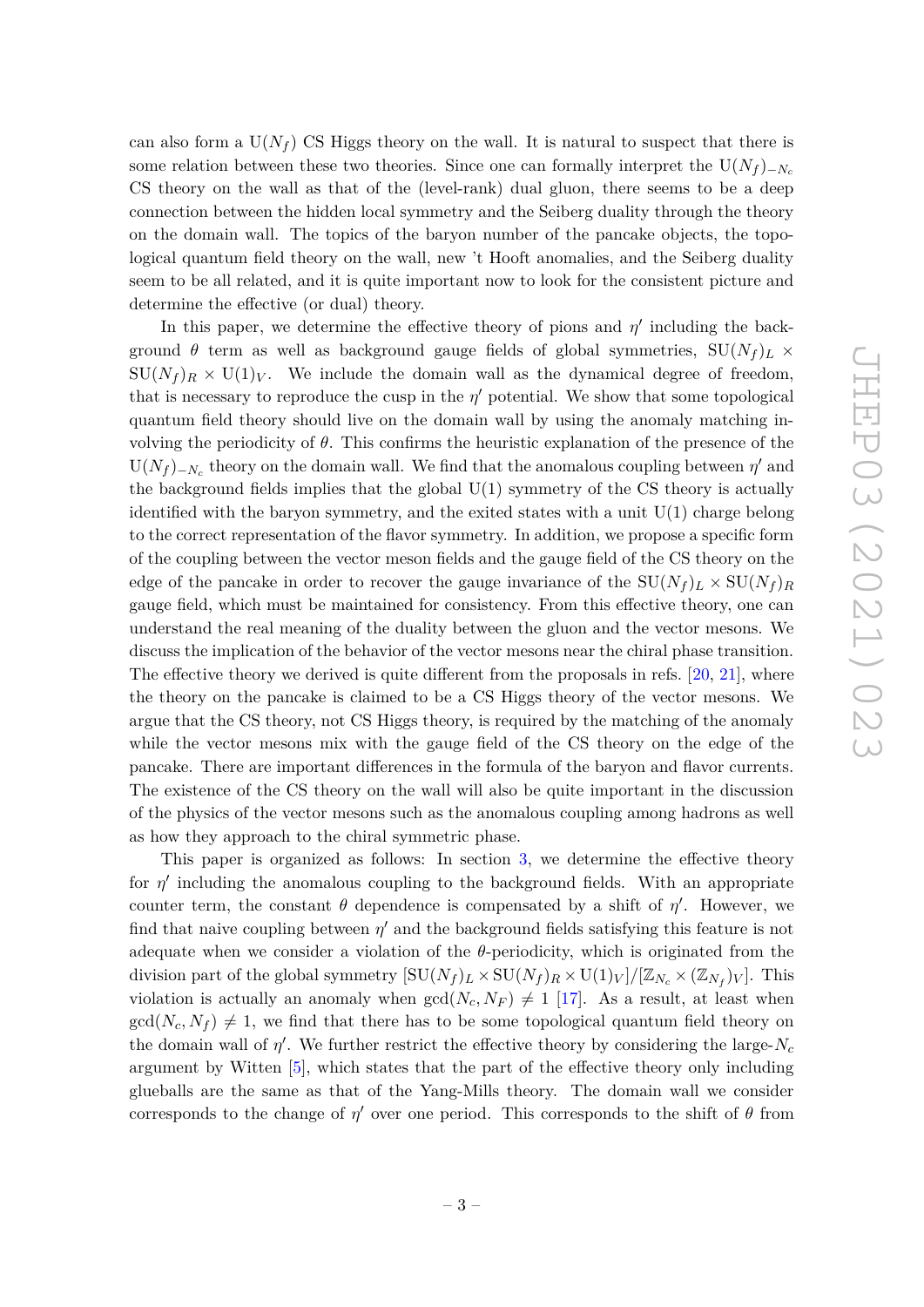0 to  $2\pi N_f$ . As we mentioned above, a topological quantum field theory on the interface of  $\theta$  from 0 to  $2\pi$  is  $SU(N_c)_1$ . When  $\theta$  changes from 0 to  $2\pi N_f$ , the theory  $(SU(N_c)_1)^{N_f}$ can undergo a transition to another topological quantum field theory [\[14\]](#page-25-12). It has been suggested that the theory is  $SU(N_c)_{N_f}$  [\[13\]](#page-25-1). Due to the level-rank duality, an  $SU(N_c)_{N_f}$ CS theory is identified with a  $U(N_f)_{-N_c}$  CS theory. Thus we can expect that there is a  $U(N_f)_{-N_c}$  CS theory on the domain wall. In section [4,](#page-14-0) we determine the effective theory on the pancake when there is the background  $U(N_f)_V/\mathbb{Z}_{N_c}$  gauge field. We find that if we couple the gauge field of the CS theory to the background gauge field properly, then we can maintain the gauge invariance of the background gauge field. As a result, we confirm that an excited state with a unit  $U(1)$  charge belongs to the correct representation of the global symmetry as a spin- $N_c/2$  baryon. In section [5,](#page-16-0) we consider the coupling between the  $SU(N_f)_L \times SU(N_f)_R$  background gauge field and the domain wall. Unlike the case in section [4,](#page-14-0) the gauge field of the CS theory cannot be used to recover the gauge invariance of the  $SU(N_f)_L \times SU(N_f)_R$  gauge field. We propose that the vector mesons as the gauge field of the hidden local symmetry should couple to the domain wall instead of the background fields. Due to the mass mixing of the vector mesons and the background fields, the representation for a spin-*Nc/*2 baryon is correctly reproduced. Also, it is found that the vector meson cannot have nonzero instanton charge for a consistency. In section [6,](#page-22-0) physical implications of the coupling between the vector mesons and the domain wall are explained. The effective theory we derived provides us with new understanding of the "duality" between the gluon and the vector mesons.

# <span id="page-4-0"></span>**2 Practice: a domain wall and a monopole**

Before going into the technical detail, we start with a physical question in QCD where the baryon number symmetry,  $U(1)_B$ , is weakly gauged. Let us consider a configuration where a magnetic monopole, whose magnetic charge under  $U(1)_B$  is unity, is surrounded by the domain wall that connects  $\eta' = 0$  and  $\eta' = 2\pi \sim 0$ . The WZW term of QCD contains the following term:

$$
\frac{i}{8\pi^2} \frac{N_f}{N_c} \eta' dA_B dA_B,\tag{2.1}
$$

where  $A_B$  is the baryon gauge field where it is normalized such that the baryon has the charge unity. This term induces the Witten effect<sup>[2](#page-4-1)</sup> [\[36\]](#page-26-2) when  $\eta'$  changes from 0 to  $2\pi$ . The electric charge, i.e., the baryon number, of this configuration is  $N_f/N_c$ . In the effective theory, such an object is not allowed by the Dirac quantization condition for general values of  $N_f$  and  $N_c$ .

This already provides an interesting puzzle. When we go back to QCD, the monopole with the unit magnetic charge is allowed by the Dirac quantization condition. For the first look it has a problem with the quarks which has baryon number 1*/Nc*, but it is actually

<span id="page-4-1"></span> $2$ The modern understanding of the Witten effect associated with the axion domain wall has been discussed in refs. [\[34,](#page-26-3) [35\]](#page-26-4), where a higher-group structure is found among the higher form symmetries in the axion electrodynamics.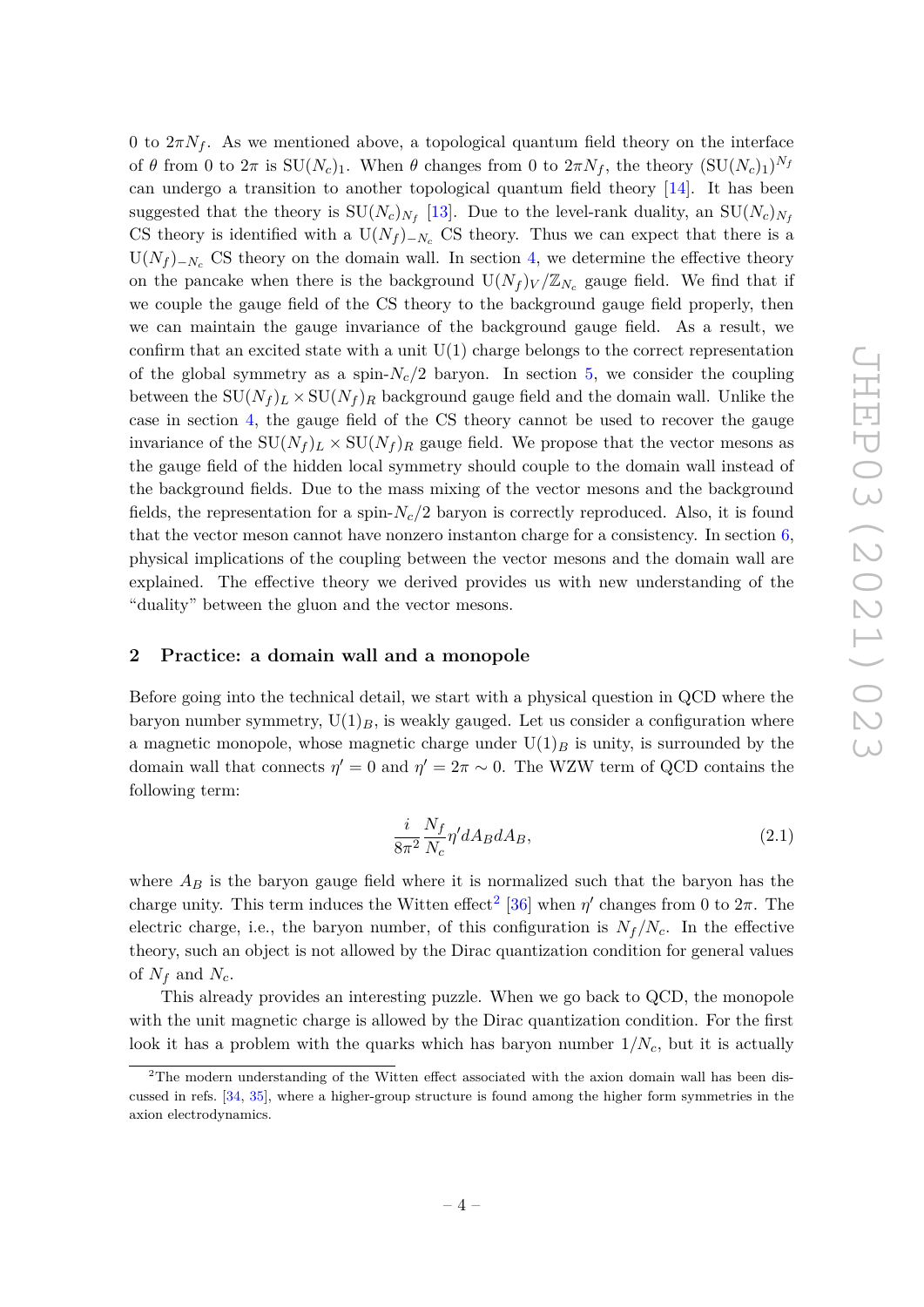consistent by attaching the color magnetic flux to the monopole [\[37\]](#page-26-5). For consistency, the effective theory should also allow such a monopole to exist. But once it is allowed, since there is no gluon degrees of freedom in the effective theory, one cannot attach the color magnetic flux anymore, and the Dirac quantization condition seems to be just violated.

In order to fix this problem, we need something topologically nontrivial on the domain wall. The "something" should be either a term to cancel the Witten effect so that the configuration is allowed or some term to make the configuration impossible. We will see that QCD choose the latter by having a CS theory on the wall.

# <span id="page-5-0"></span>**3** The effective theory for  $η'$

We consider large- $N_c$  QCD with  $N_f$  massless Dirac fermions. The (Euclidean) Lagrangian is

$$
\mathcal{L} = \frac{N_c}{4\lambda^2} \operatorname{tr}(f \star f) + i N_c \bar{\psi} \mathcal{D}\psi + i \theta \frac{1}{8\pi^2} \operatorname{tr} f^2.
$$
 (3.1)

At the leading order of the  $1/N_c$  expansion, the  $U(1)_A$  symmetry is recovered and we can write the effective action by using a  $U(N_f)$ -valued field *U*. We decompose *U* into  $U(1)$  part and  $SU(N_f)$  part as  $U = e^{i\eta t} \hat{U}$ ,  $\hat{U} \in SU(N_f)$ , and focus on  $\eta'$ . This decomposition is not determined uniquely, but if we fix the pion field  $\hat{U}$ , this ambiguity is not relevant.

When we add small masses to quarks, the effective Lagrangian should include a term:

$$
\frac{f_{\pi}^2 \Lambda}{2} \text{tr}(MU + M^{\dagger} U^{\dagger}),\tag{3.2}
$$

where *M* is the  $N_f \times N_f$  mass matrix and  $\Lambda$  is the scale of the strong interaction. In the following, we discuss the effective theory of QCD in the massless limit. The correction by the quark masses can always be taken into account by adding eq.  $(3)$  $(3)$  $(3)$  as a small perturbation.<sup>3</sup>

It is known that, to the next to leading order of  $1/N_c$  expansion, the effective Lagrangian for  $\eta'$  is

$$
\mathcal{L}_{\eta'}^{\text{eff}} = \frac{N_f f_\pi^2}{8} d\eta' \star d\eta' + \frac{f_\pi^2}{8N_f} m_{\eta'}^2 \min_{n \in \mathbb{Z}} (N_f \eta' + \theta - 2\pi n)^2, \tag{3.3}
$$

where the  $N_c$  dependence of the parameters is given as

$$
f_{\pi}^{2} = \mathcal{O}(N_c), \quad m_{\eta'}^{2} = \mathcal{O}(1/N_c). \tag{3.4}
$$

Here the normalization of  $\eta'$  is chosen so that, under  $U(1)_A$  transformation  $\psi \to$  $\exp(i\alpha\gamma^5)\psi$ , it transforms as  $\eta' \to \eta' + 2\alpha$ . For this normalization,  $\eta'$  is  $2\pi$ -periodic. The coefficients are determined so as to reproduce the Witten-Veneziano formula [\[5,](#page-24-4) [6\]](#page-24-5)

<span id="page-5-2"></span>
$$
m_{\eta'}^2 = \frac{4N_f}{f_\pi^2} \chi,\tag{3.5}
$$

<span id="page-5-1"></span><sup>&</sup>lt;sup>3</sup>At  $\theta = \pi$ , with finite quark masses, *m*, the vacuum structure in the large  $N_c$  limit actually depends on the order of two limits,  $m \to 0$  and  $1/N_c \to 0$  [\[38\]](#page-26-6). Our discussion of the massless quarks corresponds to *m* → 0 first, where the *η*' mass is larger than *mΛ*. However, the domain wall of our interest which connects  $\eta' = \eta'_0$  and  $\eta'_0 + 2\pi$  always exists independent of the vacuum structure, and the discussion of the theories on the domain wall and on its boundary are unchanged even in the other limit since the effective theory is constructed only based on anomaly matching and the gauge invariance.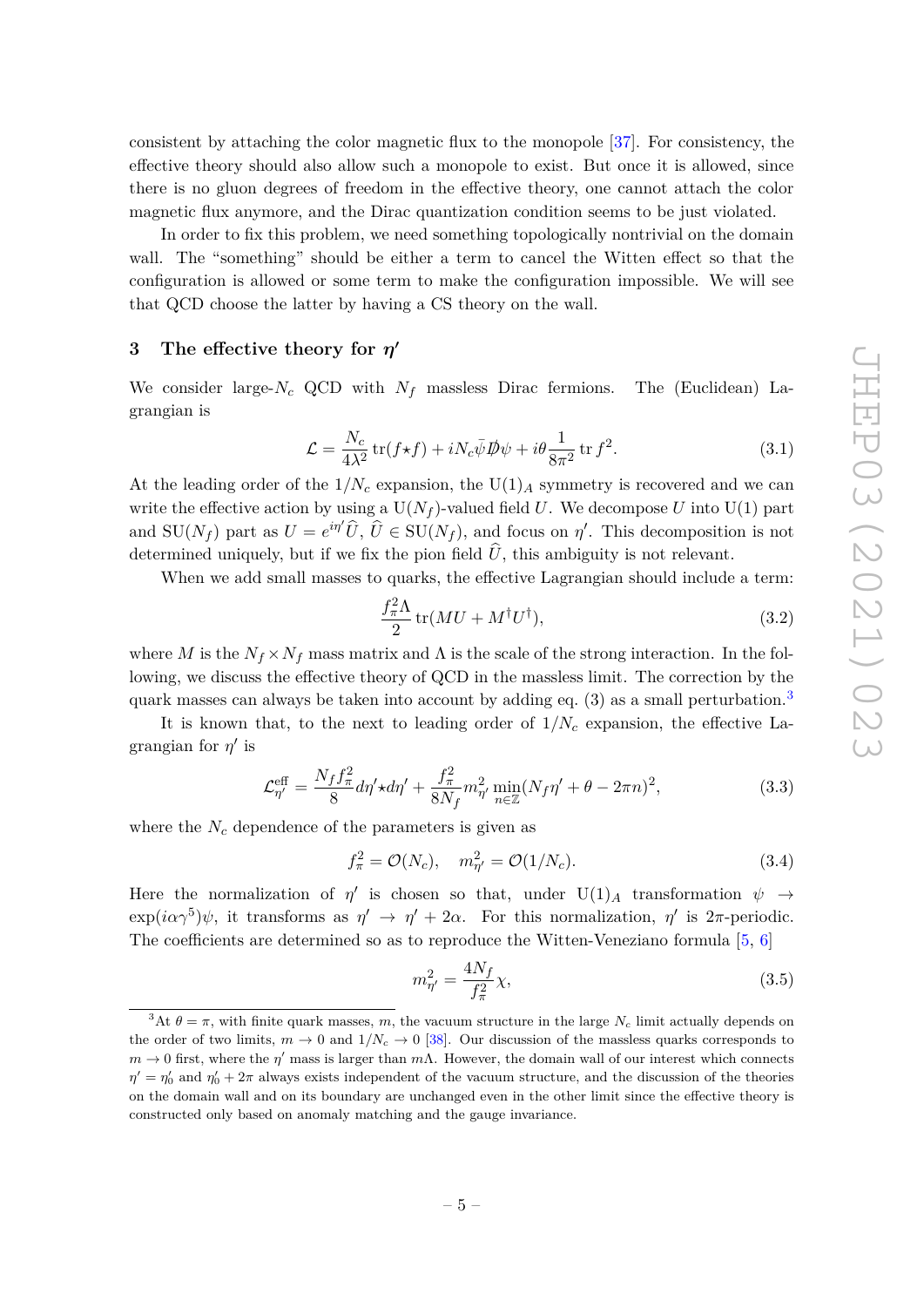where  $\chi$  is the topological susceptibility in the  $SU(N_c)$  Yang-Mills theory. The periodicity and  $1/N_c$  expansion imply that the *η*<sup>'</sup> potential has a cusp at  $N_f\eta' + \theta = n\pi$  with *n* odd integers.

We consider how to couple the background gauge fields to the effective theory. The global symmetry of the theory is  $[\text{SU}(N_f)_L \times \text{SU}(N_f)_R \times \text{U}(1)_V]/[\mathbb{Z}_{N_c} \times (\mathbb{Z}_{N_f})_V]$  [\[39\]](#page-26-7). This is because the group with the faithful action on the fermion field is  $[SU(N_c) \times$  $SU(N_f)_L \times SU(N_f)_R \times U(1)_V]/[\mathbb{Z}_{N_c} \times (\mathbb{Z}_{N_f})_V]$  rather than the simple direct product  $SU(N_c) \times SU(N_f)_L \times SU(N_f)_R \times U(1)_V$ . In this section, we focus on the subgroup

$$
G_{\text{sub}} := \left[ \text{SU}(N_f)_V \times \text{U}(1)_V \right] / \left[ \mathbb{Z}_{N_c} \times (\mathbb{Z}_{N_f})_V \right],\tag{3.6}
$$

and couple the corresponding background fields to QCD.

# <span id="page-6-0"></span>**3.1 Anomaly constraint**

Recently, it is shown that QCD has an anomaly involving the *θ*-periodicity and the global symmetry [\[17\]](#page-25-3). We can use this anomaly to restrict the coupling between the background fields and  $\eta'$  at large  $N_c$ .

In the following discussion, the division part of  $G_{sub}$  plays the main role. In order to express the division part we should introduce the 2-form background gauge fields for the  $\mathbb{Z}_{N_c}$  and  $\mathbb{Z}_{N_f}$  groups (see refs. [\[13,](#page-25-1) [39\]](#page-26-7)). A 2-form  $\mathbb{Z}_{N_c}$  gauge field is realized as a pair of a 2-form  $U(1)$  gauge field and a 1-form  $U(1)$  gauge field,  $(B_c^{(2)}, \hat{A}_c)$ , that satisfies a constraint  $N_c B_c^{(2)} = d\hat{A}_c$ , where the normalization of  $\hat{A}_c$  is given as  $\int_{\Sigma} d\hat{A}_c \in 2\pi \mathbb{Z}$  for a closed 2-surface Σ. They transform under a 1-form  $U(1)$  gauge transformation as

$$
B_c^{(2)} \to B_c^{(2)} + d\lambda_c^{(1)}, \quad \hat{A}_c \to \hat{A}_c + N_c \lambda_c^{(1)}, \tag{3.7}
$$

where  $\lambda_c^{(1)}$  is an arbitrary 1-form U(1) gauge field whose normalization is given as  $\int_{\Sigma} d\lambda_c^{(1)} \in$  $2\pi\mathbb{Z}$ . As the gluon degrees of freedom, we introduce a dynamical  $U(N_c)$  gauge field  $\tilde{a}$ instead of the  $SU(N_c)$  gauge field. To eliminate the extra degrees of freedom, we impose a constraint on the field strength,  $\hat{f}$ , as

<span id="page-6-1"></span>
$$
\operatorname{tr}\widetilde{f}=d\widehat{A}_c.\tag{3.8}
$$

Under the 1-form  $U(1)$  gauge transformation in eq.  $(3.7)$ ,  $\tilde{a}$  transforms as

$$
\tilde{a} \to \tilde{a} + \lambda_c^{(1)} \mathbf{1} \tag{3.9}
$$

to maintain the constraint. The field strength  $f$  for the  $SU(N_c)$  gauge field in the action is replaced by

$$
\widetilde{f} - B_c^{(2)} \mathbf{1}.\tag{3.10}
$$

Note that it is a 1-form gauge invariant  $\mathfrak{su}(N_c)$ -valued 2-form locally.

In the same way, we introduce a 2-form  $\mathbb{Z}_{N_f}$  gauge field  $(B_f^{(2)})$  $f_f^{(2)}, \tilde{A}_f$ ), and a 1-form  $U(N_f)$ gauge field  $A_f$  that satisfy a constraint

$$
\operatorname{tr} \widetilde{F}_f = d\widehat{A}_f. \tag{3.11}
$$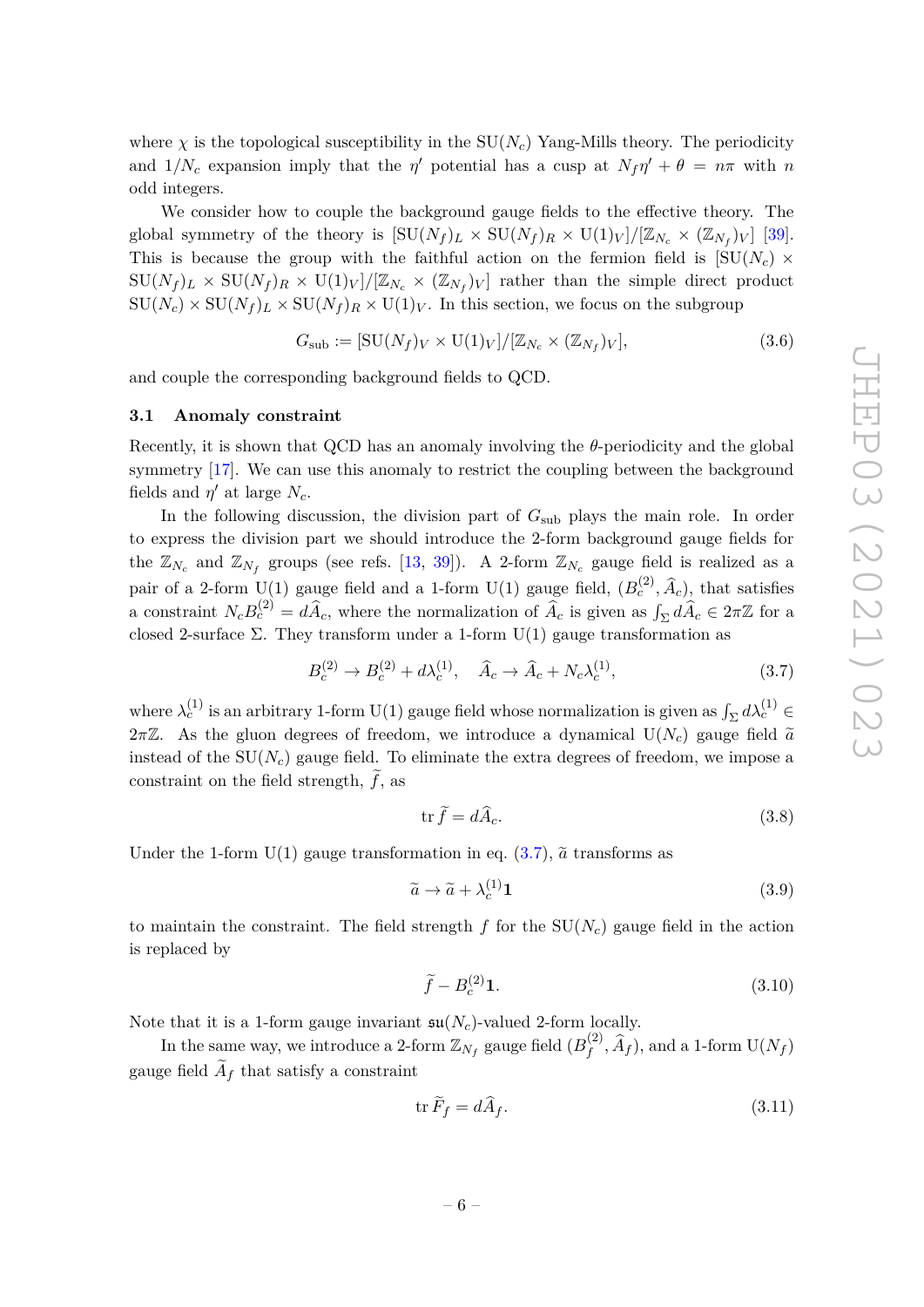They transform under a 1-form gauge transformation as

$$
\widetilde{A}_f \to \widetilde{A}_f + \lambda_f^{(1)} \mathbf{1}, \quad B_f^{(2)} \to B_f^{(2)} + d\lambda_f^{(1)}, \quad \widehat{A}_f \to \widehat{A}_f + N_f \lambda_f^{(1)}.
$$
 (3.12)

Let  $A_V$  be the  $U(1)_V$  gauge field, which transforms under the 1-form gauge transformations as

<span id="page-7-3"></span><span id="page-7-2"></span>
$$
\widetilde{A}_V \to \widetilde{A}_V - \lambda_c^{(1)} - \lambda_f^{(1)}.
$$
\n(3.13)

Using these fields, the covariant derivative is defined as

$$
D\psi = (d - i\tilde{a} - i\tilde{A}_f - i\tilde{A}_V)\psi,
$$
\n(3.14)

which is invariant under the 1-form gauge transformations. We define "the instanton charge densities" as 1-form gauge invariant quantities,

$$
q_c := \frac{1}{8\pi^2} \left( \text{tr}(\tilde{f}^2) - \frac{1}{N_c} (d\hat{A}_c)^2 \right), \qquad q_f := \frac{1}{8\pi^2} \left( \text{tr}(\tilde{F}_f^2) - \frac{1}{N_f} (d\hat{A}_f)^2 \right),
$$
  

$$
q_V := \frac{1}{8\pi^2} \left( d\tilde{A}_V + \frac{1}{N_c} d\hat{A}_c + \frac{1}{N_f} d\hat{A}_f \right)^2.
$$
 (3.15)

In order for a  $U(1)_A$  transformation  $\psi \to \exp(i\alpha \gamma^5)\psi$  to compensate a constant shift of  $\theta$ , we introduce the counter term

<span id="page-7-1"></span><span id="page-7-0"></span>
$$
\mathcal{L}_c = i\theta \frac{1}{N_f} (N_c q_f + N_c N_f q_V). \tag{3.16}
$$

Because a constant shift of  $\theta$  is compensated by a shift of  $\eta'$ , we should add the following term to the effective Lagrangian:

$$
\mathcal{L}_{\text{topo}}^{\text{eff}} = i(N_f \eta' + \theta) \frac{1}{N_f} (N_c q_f + N_c N_f q_V). \tag{3.17}
$$

Note that under the  $U(1)_A$  transformation  $\psi \to \exp(i\alpha \gamma^5)\psi$ ,  $\eta'$  changes as  $\eta' \to \eta' + 2\alpha$ . However, as we will see in the following, this term alone added by eq. [\(3.3\)](#page-5-2) cannot be the correct effective theory. We need more terms in the effective Lagrangian.

Because of the division part of the symmetry, we can find that full QCD has the following properties that should be maintained in the effective theory:

• *Fractional instanton charges.* The instanton charges can have fractional values. The values of the instanton charges are restricted as [\[40\]](#page-26-8)

$$
Q_c := \int q_c = -\frac{m_c m'_c}{N_c} + l_c, \qquad Q_f := \int q_f = -\frac{m_f m'_f}{N_f} + l_f,
$$
  

$$
Q_V := \int q_V = \left(\frac{m_c}{N_c} + \frac{m_f}{N_f} + l_V\right) \left(\frac{m'_c}{N_c} + \frac{m'_f}{N_f} + l'_V\right),
$$
  

$$
m_{c,f}, m'_{c,f} = 0, \dots, N_{c,f} - 1, \quad l_c, l_f, l_V, l'_V \in \mathbb{Z}.
$$
 (3.18)

Note that  $m_c, m'_c, m_f, m'_f, l_f, l_V, l'_V$  are determined by the background fields. Only  $l_c$ depends on the dynamical field.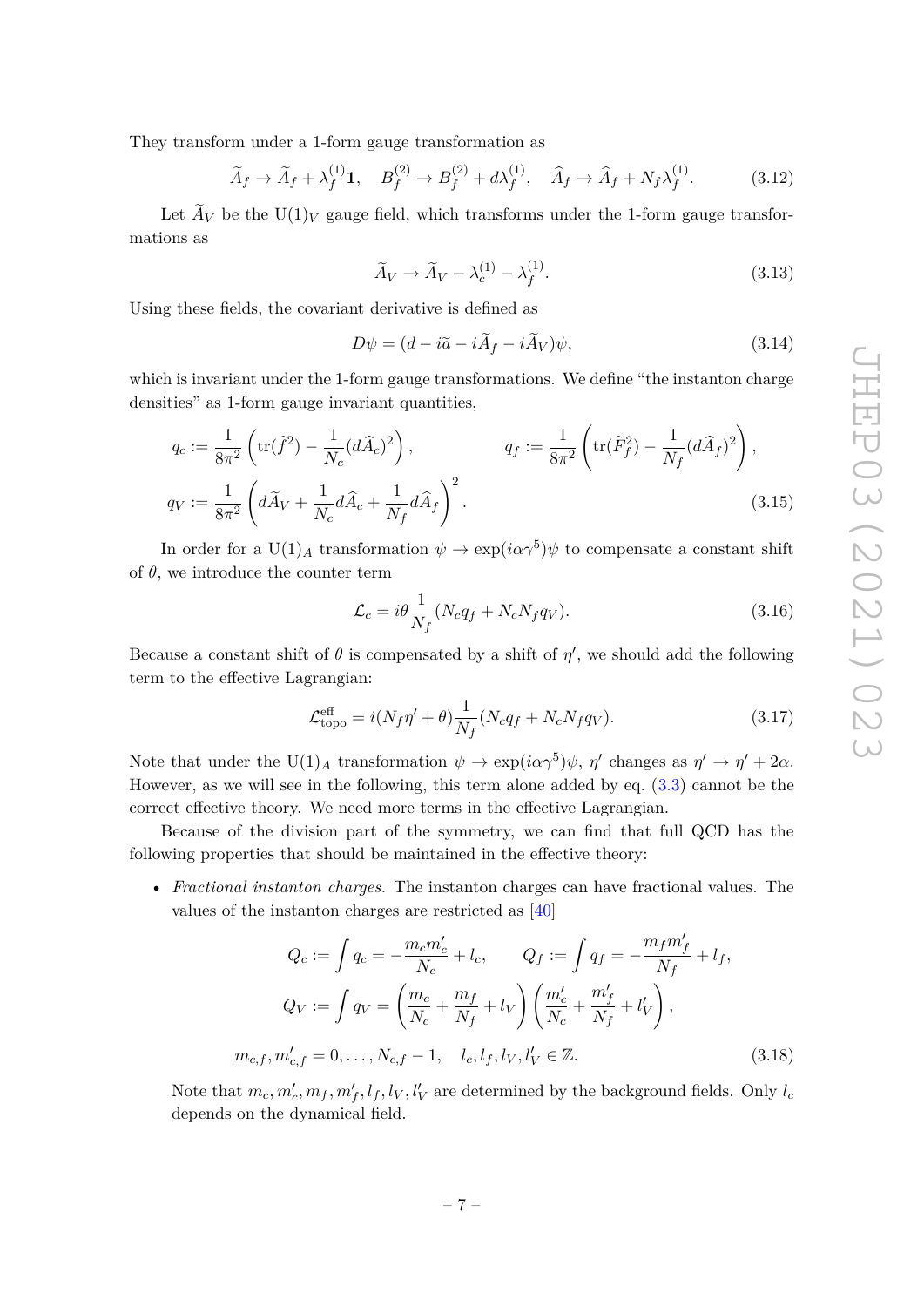•  $Z(\theta) = 0$  *for some background fields.* For some background fields, the partition function  $Z(\theta)$  becomes zero. This is because the index of the Dirac operator is

$$
\text{ind } i\rlap{/} \n\vec{p} = N_f Q_c + N_c Q_f + N_c N_f Q_V
$$
\n
$$
= m_c m_f' + m_c' m_f + (N_f m_c + N_c m_f) l_V' + (N_f m_c' + N_c m_f') l_V
$$
\n
$$
+ N_c l_f + N_f l_c + N_c N_f l_V l_V'
$$
\n
$$
= l_I + N_f (m_c l_V' + m_c' l_V + N_c l_V l_V') + N_f l_c,
$$
\n
$$
l_I := m_c m_f' + m_c' m_f + N_c (m_f l_V' + m_f' l_V + l_f).
$$
\n(3.19)

Again note that only *l<sup>c</sup>* depends on the dynamical fields and other integers are determined by the external fields. If  $l_I$  is not an integer multiple of  $N_f$ , the index is nonzero for all values of *lc*, and thus in this case the partition function is zero. Conversely, when  $l_I$  is an integer multiple of  $N_f$  (for example  $A_f = A_f = 0$ ), the partition function is in general non-vanishing.

• *The anomaly between the*  $\theta$ *-periodicity and*  $G_{sub}$ . Under the  $2\pi$  shift of  $\theta$ , the unnormalized expectation value  $\langle X[\psi] \rangle_{\theta}$  of some operator  $X[\psi]$  transforms as

<span id="page-8-2"></span><span id="page-8-0"></span>
$$
\langle X[\psi] \rangle_{\theta+2\pi} = \exp\left(2\pi i \frac{l_I}{N_f}\right) \langle X[\psi] \rangle_{\theta},\tag{3.20}
$$

for the choice of the counter term eq.  $(3.16)$ . This violation of the  $2\pi$ -periodicity of *θ* is actually anomaly if the greatest common divisor  $L := \text{gcd}(N_c, N_f)$  is not equal to 1, because in this case this phase shift cannot be eliminated by adding a counter term to the Lagrangian as shown in ref. [\[17\]](#page-25-3).

Because we choose the counter term so that a constant shift of  $\theta$  is compensated by a  $U(1)_A$  transformation, the  $(\mathbb{Z}_{2N_f})_A$  transformation gives the same phase shift as

$$
\left\langle X\left[\exp\left(-i\frac{2\pi}{2N_f}\gamma^5\right)\psi\right]\right\rangle_{\theta} = \exp\left(2\pi i\frac{l_I}{N_f}\right)\langle X[\psi]\rangle_{\theta}.
$$
 (3.21)

This means, when  $l_I$  is not an integer multiple of  $N_f$ , a non-vanishing path integral requires an appropriate insertion of fermion operators such as  $(\bar{\psi}\psi)^{l_I}$ . This is actually the anomaly between  $(\mathbb{Z}_{N_f})_L$  and  $G_{\text{sub}}$  [\[39\]](#page-26-7). Note that for a different choice of the counter term, the  $2\pi$ -shift of  $\theta$  gives a different phase shift, and a constant  $\theta$  shift cannot be compensated by a  $U(1)<sub>A</sub>$  transformation.

We can see that the effective Lagrangian in eq.  $(3.17)$  added by eq.  $(3.3)$  is not satisfactory. By using the background with fractional instanton charges, that should be allowed, the partition functions and the  $\theta$  dependence above do not quite match. Let us take  $l_I$  as an integer multiple of  $N_f$ . As we have seen, the partition function,  $Z(\theta)$ , should not vanish in this background. In the effective theory,  $Z(\theta)$  is obtained as the path integral of  $\eta'$ . By changing the variable as  $\eta' \to \tilde{\eta}' = \eta' + 2\pi/N_f$ , which leaves the kinetic and the mass terms invariant, we obtain

<span id="page-8-1"></span>
$$
Z(\theta) = e^{-2\pi i \frac{m_c m'_c}{N_c}} Z(\theta),
$$
\n(3.22)

from eq. [\(3.17\)](#page-7-1). When  $m_c m'_c \neq 0$ , the phase is not unity, which implies  $Z(\theta) = 0$ .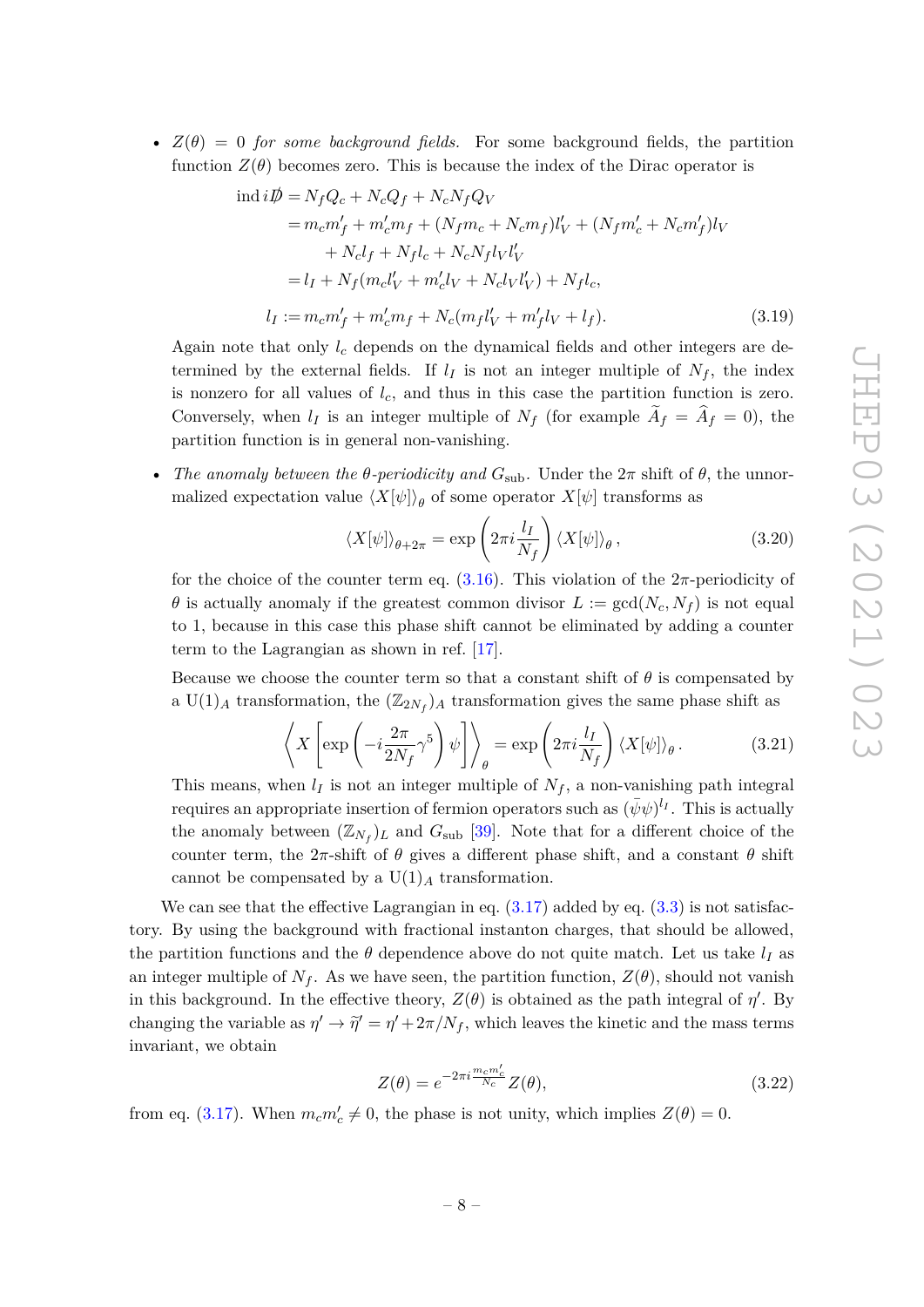The property of the  $2\pi$  shift of  $\theta$  is also not maintained. Because of the term [\(3.16\)](#page-7-0), the 2π-shift of *θ* gives the phase  $exp(2\pi i (l_I/N_f + m_c m_c'/N_c))$ , which is different from eq. [\(3.20\)](#page-8-0).

In order to avoid these pathologies, we should add some term to the effective Lagrangian. It is expected that the term contains a 4-form  $C^{(4)}$  that depends only on the background fields and satisfies

$$
\int C^{(4)} = \frac{m_c m_c'}{N_c} \mod 1.
$$
\n(3.23)

For example, the term

<span id="page-9-0"></span>
$$
-(N_f \eta' + \theta)C^{(4)}\tag{3.24}
$$

seems to fix the pathologies. However, we cannot write this type of terms at least if  $L := \text{gcd}(N_c, N_f) \neq 1$ . This is because,  $C^{(4)}$  that satisfies the condition [\(3.23\)](#page-9-0) cannot be written as a field that only contains the background fields and is invariant under the 1-form gauge transformations [\(3.7\)](#page-6-1), [\(3.12\)](#page-7-2) and [\(3.13\)](#page-7-3) if  $L \neq 1$  [\[17\]](#page-25-3). Since the original QCD Lagrangian is invariant under the 1-form gauge transformation, the effective theory must be invariant.

We show that  $C^{(4)}$  cannot be written as a 1-form gauge invariant field by following ref. [\[17\]](#page-25-3). It is enough to show that, if  $L \neq 1$ , there are no solutions of the equation for variables *s* and *t*,

$$
Q_f s + Q_V t = \frac{m_c m_c'}{N_c} \mod 1.
$$
\n(3.25)

Note that *s* and *t* do not depend on  $m_c$ ,  $m'_c$ ,  $m_f$ ,  $m'_f$ ,  $l_c$ ,  $l_f$  or  $l_V$ , because these quantities only defined as the integrals over the whole space, but  $C^{(4)}$  is a local quantity. In order to eliminate  $l_f$ ,  $l_V$  and  $l'_V$ , the variable *s* has to be an integer and *t* has to be an integer multiple of  $N_cN_f/L$ . Then the equation becomes

$$
\frac{m_c m_c'}{N_c} \left( -1 + \frac{t}{N_c} \right) + \frac{m_f m_f'}{N_f} \left( -s + \frac{t}{N_f} \right) + \frac{m_c m_f' + m_c' m_f}{N_c N_f} t = 0 \mod 1. \tag{3.26}
$$

It follows from this that

$$
-\frac{1}{N_c} + \frac{t}{N_c^2} = R \in \mathbb{Z}, \quad -\frac{s}{N_f} + \frac{t}{N_f^2} = P \in \mathbb{Z}, \quad \frac{t}{N_c N_f} = J \in \mathbb{Z}.
$$
 (3.27)

The first and last equation imply

$$
1 = N_f J - N_c R.\tag{3.28}
$$

Because the right-hand side is an integer multiple of  $L$ , there is a solution only if  $L = 1$ . Therefore, if  $L \neq 1$  we cannot write  $C^{(4)}$  as a 1-form gauge invariant field.

Since the coupling between the background fields and  $\eta'$  cannot solve the problems, we need to extend the effective theory to include more dynamical degrees of freedom. In the following we introduce a dynamical domain wall and a CS theory on it. In the potential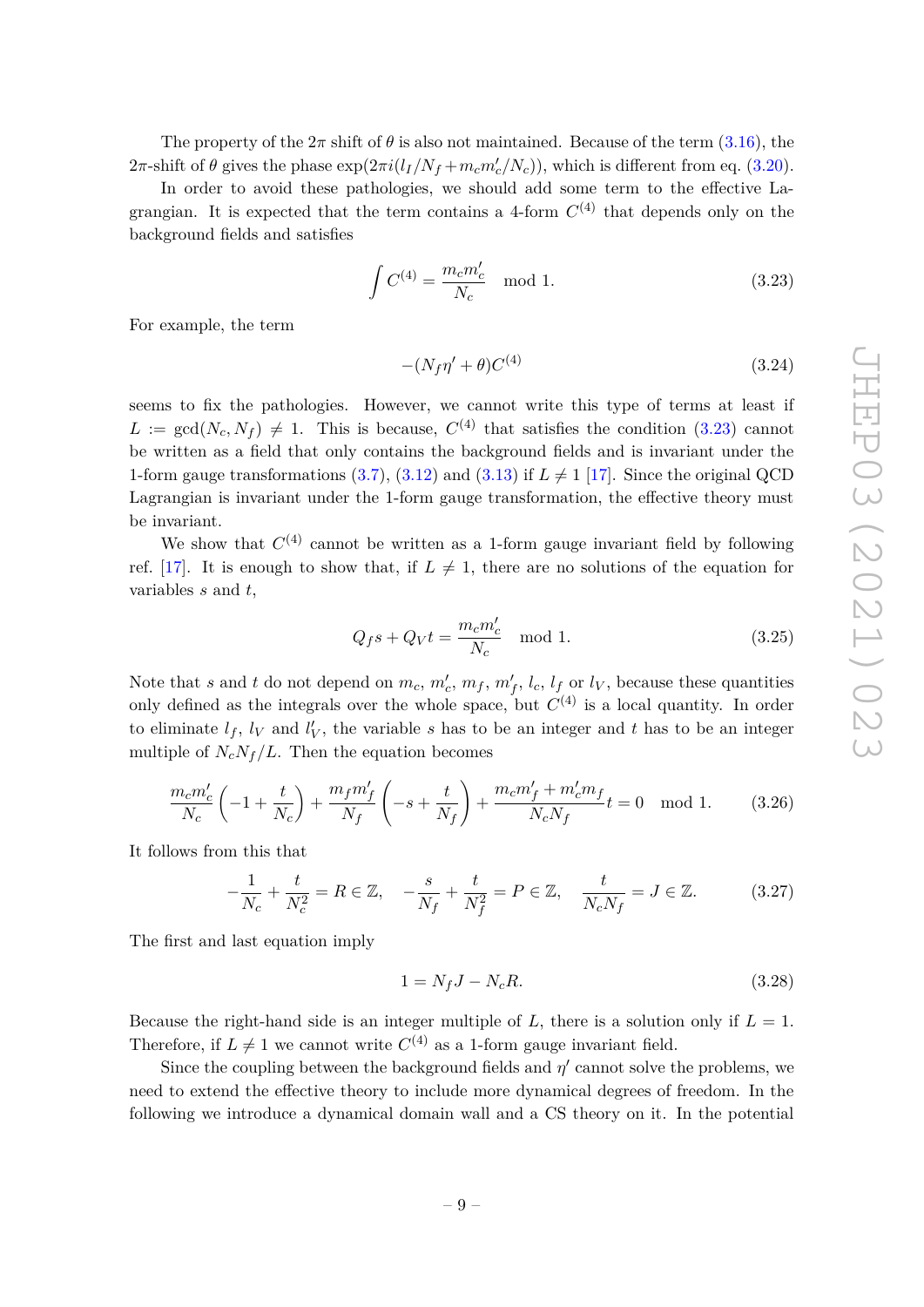for  $\eta'$  in eq. [\(3.3\)](#page-5-2), there are jumps between different branches. In each branch labeled by an integer *n*, the potential for  $\eta'$  is given as

$$
\frac{f_{\pi}^2}{2}m_{\eta'}^2 (N_f \eta' + \theta - 2\pi n)^2.
$$
 (3.29)

The jump between branches indicates that a dynamical domain wall (made of some heavy degrees of freedom) attaches at the location where *n* changes. The location is dynamically chosen such that the energy is minimized. We propose that in the effective action, there is the term

<span id="page-10-1"></span><span id="page-10-0"></span>
$$
-2\pi i \int nC^{(4)},\tag{3.30}
$$

where  $n$  takes different values on the each side separated by the domain wall. The action is accompanied by the term on the world volume,

$$
i\int_{\partial X_4} c^{(3)},\tag{3.31}
$$

where  $X_4$  is the interior of the domain wall, and  $c^{(3)}$  should be some dynamical degree of freedom on the wall which is necessary to maintain the gauge invariance. The value of *n* inside  $X_4$  is one greater than the value outside  $X_4$ .

One can find that the problems are solved as follows. If we change the variable in the path integral as  $\eta' \to \tilde{\eta}' = \eta' + 2\pi/N_f$ , we should also change *n* as  $n \to \tilde{n} = n + 1$  in order for the potential in eq.  $(3.29)$  to be unchanged. Due to the contribution from eq.  $(3.30)$ , the unwanted phase in eq.  $(3.22)$  is cancelled. The phase shift eq.  $(3.20)$  is also reproduced in the same way.

The condition  $(3.23)$  does not determine the form of  $C^{(4)}$  and  $c^{(3)}$  uniquely, but the simplest possibility is to set

<span id="page-10-2"></span>
$$
C^{(4)} = \frac{N_c}{8\pi^2} (B_c^{(2)})^2,
$$
\n(3.32)

and introduce  $c^{(3)}$  as the U(1)<sub>-*N<sub>c</sub>*</sub> CS theory,

$$
i\int_{\partial X_4} c^{(3)} = -i\frac{1}{4\pi} \int_{\partial X_4} (N_c cdc + 2cd\hat{A}_c), \tag{3.33}
$$

where *c* transforms as  $c \to c - \lambda_c^{(1)}$  and is normalized as  $\int_{\Sigma} dc \in 2\pi \mathbb{Z}$ . The normalization condition is necessary for the CS action to be well-defined. With this choice, the whole action is invariant under the 1-form transformation. This provides a consistent effective theory.

Generally, if  $C^{(4)}$  is given as eq.  $(3.32)$ , a theory on the domain wall has to be able to couple to the 2-form  $\mathbb{Z}_{N_c}$  gauge field  $(B_c^{(2)}, \hat{A}_c)$ , but it cannot be 1-form gauge invariant. This means that the theory has to have an anomaly for a  $\mathbb{Z}_{N_c}$  1-form symmetry. In other words, the path integral of the theory on the wall is defined by the combination with the four-dimensional symmetry protected topological (SPT) phase [\(3.32\)](#page-10-2), and it depends on how to take the four-dimensional space *X*4. If the domain wall separates the spacetime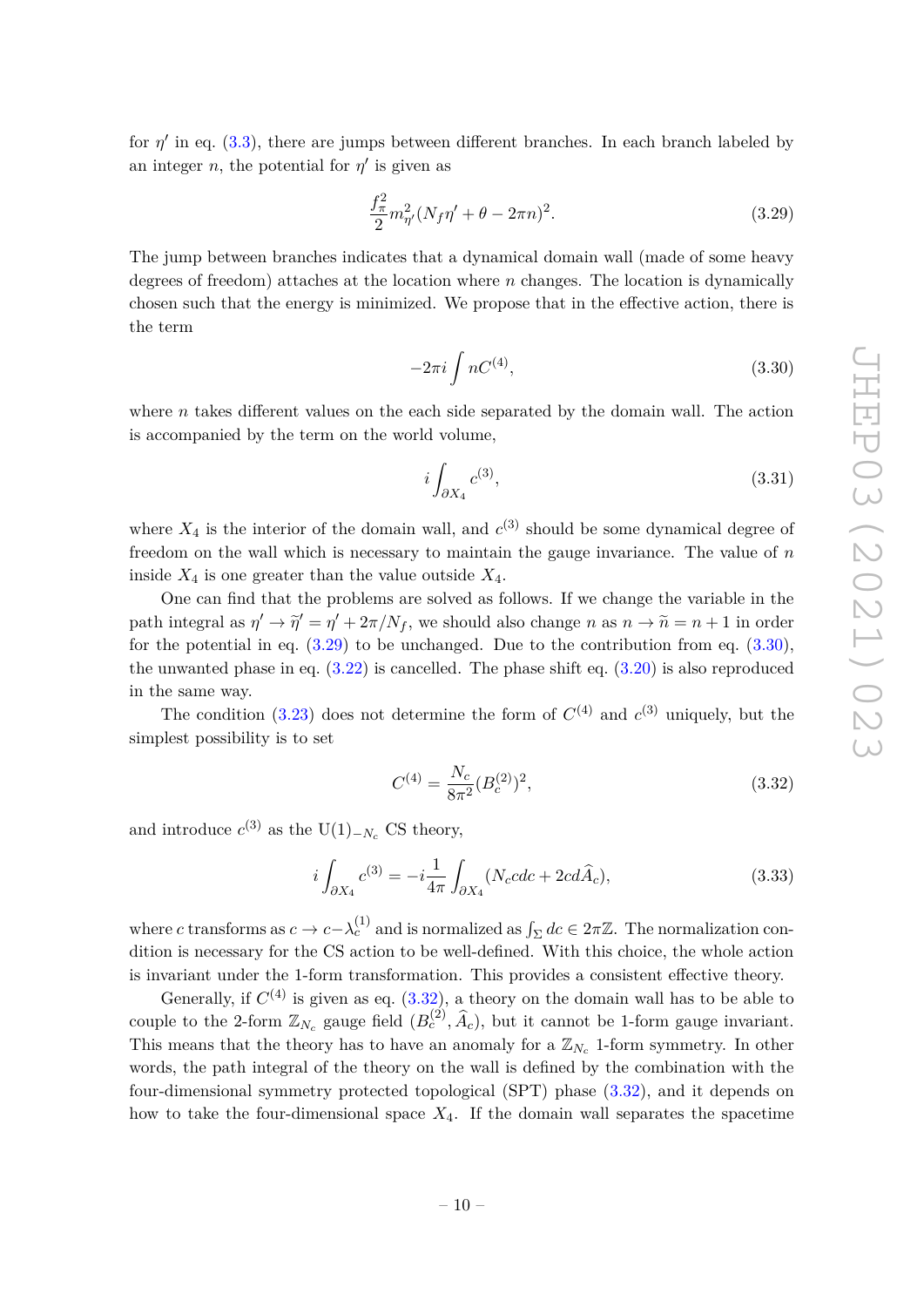into two regions  $X_4$  and  $X'_4$ , the difference between the two choices is the integral over the whole space,

$$
-i\frac{N_c}{4\pi} \left( \int_{X_4} (B_c^{(2)})^2 - \int_{X'_4} (B_c^{(2)})^2 \right)
$$
  
=  $-i\frac{N_c}{4\pi} \int_{\text{whole space}} (B_c^{(2)})^2 = -2\pi i \frac{m_c m'_c}{N_c} \mod 2\pi i.$  (3.34)

Thus, the dependence on the choice of  $X_4$  is characterized by an element of  $\mathbb{Z}_{N_c}$  in this case.

In the next subsection, we will see that eq.  $(3.32)$  is the most plausible form of  $C^{(4)}$ , but logically, there are other possibilities of  $C^{(4)}$ , e.g.,

$$
C^{(4)} = -\frac{R}{L} \frac{N_c^2}{8\pi^2} (B_c^{(2)})^2 - \frac{J}{L} \frac{N_c N_f}{4\pi^2} B_c^{(2)} (d\tilde{A}_V + B_f^{(2)}) + \frac{J N_c N_f}{L} q_V + \frac{J N_c}{L} q_f, \qquad (3.35)
$$

where *J* and *R* are integers that satisfy

<span id="page-11-0"></span>
$$
JN_f - RN_c = L.\t\t(3.36)
$$

For this  $C^{(4)}$ , a theory on the domain wall has to have an anomaly that is controlled by the first two terms in eq.  $(3.35)$ . Note that the last two terms in eq.  $(3.35)$  is 1-form gauge invariant. The difference between two choices of the interior is calculated as

$$
-2\pi i \int \left[ -\frac{R}{L} \frac{N_c^2}{8\pi^2} (B_c^{(2)})^2 - \frac{J}{L} \frac{N_c N_f}{4\pi^2} B_c^{(2)} (d\tilde{A}_V + B_f^{(2)}) \right] = -2\pi i \frac{m}{L} \mod 2\pi i,
$$
  

$$
m := -Rm_c m_c' - J(m_c m_f' + m_c' m_f).
$$
(3.37)

Here *m* can be any integer because *R* and *J* are relatively prime. Thus we find that the theory on the wall has a  $\mathbb{Z}_L$  anomaly for this  $C^{(4)}$ , which is different from the case  $(3.32)$ where a theory on the wall has a  $\mathbb{Z}_{N_c}$  anomaly. It is hard to believe that the theory on the domain wall depends on *L*, but we cannot deny this possibility only from the anomaly argument. Especially, if  $L = 1$ , we cannot show even the necessity of dynamical degrees of freedom on the wall. In this case,  $C^{(4)}$  can be written only using 1-form gauge invariant background fields as

$$
C^{(4)} = JN_cN_fq_V + JN_cq_f.
$$
\n(3.38)

If  $C<sup>(4)</sup>$  is actually this form, there does not need to be dynamical degrees of freedom on the wall.

When we consider the situation that the  $N_f \eta' + \theta$  changes rapidly from 0 to  $2\pi k$ , there are additional possibilities of the theory on the wall other than the theory obtained by simply adding *k* copies of the same theory. In this case, the theory has to have an anomaly controlled by

$$
-2\pi ik \int_{X_4} C^{(4)}.\tag{3.39}
$$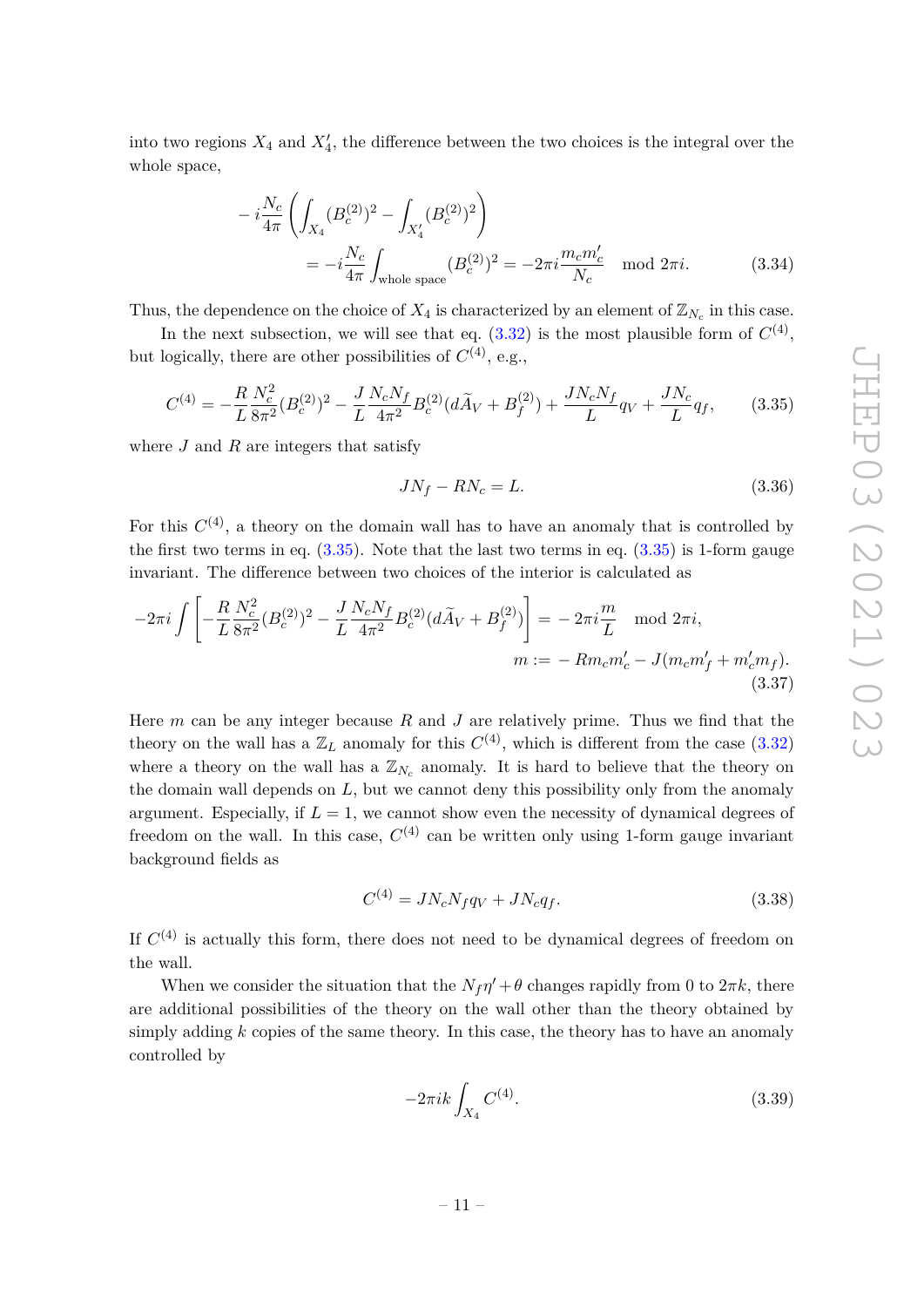For example, if  $C^{(4)}$  is eq. [\(3.32\)](#page-10-2), the theory on the wall can be an  $SU(N_c)_k$  CS theory rather than  $(U(1)_{-N_c})^k$ .

In summary, the effective action for the domain wall corresponding to  $2\pi k$  shift of  $N_f \eta' + \theta$  is

<span id="page-12-3"></span>
$$
i\frac{2\pi k}{N_f} \int_{X_4} (N_c q_f + N_c N_f q_v - N_f C^{(4)}) + i \int_{\partial X_4} c_k^{(3)},\tag{3.40}
$$

where  $X_4$  is an interior of the domain wall,  $C^{(4)}$  is a background 4-form field that satisfies the condition  $(3.23)$ , and  $c_k^{(3)}$  $k$ <sup>(3)</sup> is a dynamical 3-form field for which the theory *i*  $\int c_k^{(3)}$  $\hat{k}^{(0)}$  has an anomaly controlled by the bulk action  $-2\pi i k \int C^{(4)}$ .

# <span id="page-12-0"></span>**3.2 Additional large-***N<sup>c</sup>* **argument**

Using a large- $N_c$  argument, we further restrict the effective action. As discussed in ref. [\[5\]](#page-24-4), at the leading order of the  $1/N_c$  expansion, the terms in the effective action for QCD including only glueballs are the same as that of the Yang-Mills theory except for the replacement of  $\theta$  by  $N_f \eta' + \theta$ . Now we consider the effect of the background fields. The only background fields that affect the gluon field  $f$  is  $B_c^{(2)}$ . If we focus on the gluon part,  $B_c^{(2)}$  can be regarded as the background 2-form gauge field for the 1-form  $\mathbb{Z}_{N_c}$  symmetry in the Yang-Mills theory. It is known that, in the Yang-Mills theory with  $\theta$  parameter, there is a domain wall where  $\theta$  crosses  $\pi$ , and the effective theory on the domain wall has an anomaly controlled by eq.  $(3.23)$  (if the spacetime is a spin manifold) [\[13\]](#page-25-1). Therefore we can conclude that eq. [\(3.23\)](#page-9-0) is the correct form of  $C^{(4)}$  irrespective of  $gcd(N_c, N_f)$ . In addition, it is suggested in ref. [\[13\]](#page-25-1) that, in the Yang-Mills theory, if  $\theta$  changes rapidly from 0 to  $2\pi k$ , the theory on the wall is  $SU(N_c)_k$ . This expectation comes from an analogy with the  $\mathcal{N} = 1$  supersymmetric Yang-Mills theory. Alternatively, by considering that the theory on the wall is  $SU(N_c)_k$  in the UV, we can expect the same theory at low energy if we assume that the confinement in the bulk does not affect the theory on the wall.

According to this argument, we conclude that a theory on the domain wall corresponding to  $2\pi k$  shift of  $N_f\eta' + \theta$  is an  $SU(N_c)_k$  CS theory. Because of the level-rank duality, an  $SU(N_c)$ <sup>k</sup> CS theory is identified with a  $U(k)$ <sub>−*N<sub>c</sub>*</sub> CS theory. Therefore, in the rest of this paper, we use

$$
C^{(4)} = \frac{N_c}{8\pi^2} (B_c^{(2)})^2, \quad c_k^{(3)} = -\frac{1}{4\pi} \left[ N_c \operatorname{tr} \left( cdc - i\frac{2}{3}c^3 \right) + 2 \operatorname{tr}(c)d\widehat{A}_c \right],\tag{3.41}
$$

where *c* is a 1-form  $U(k)$  gauge field and transforms under the 1-form gauge transformation as

<span id="page-12-2"></span>
$$
c \to c - \lambda_c^{(1)} \mathbf{1}.\tag{3.42}
$$

# <span id="page-12-1"></span>**3.3 Resolution of the puzzle**

We can see the resolution of the puzzle in section [2.](#page-4-0) A monopole surrounded by the domain wall gives the integration of the magnetic flux over a time slice  $X_2$  of the wall as

$$
\frac{1}{2\pi} \int_{X_2} \left( d\tilde{A}_V + \frac{1}{N_c} d\hat{A}_c + \frac{1}{N_f} \hat{A}_f \right) = \frac{1}{N_c},\tag{3.43}
$$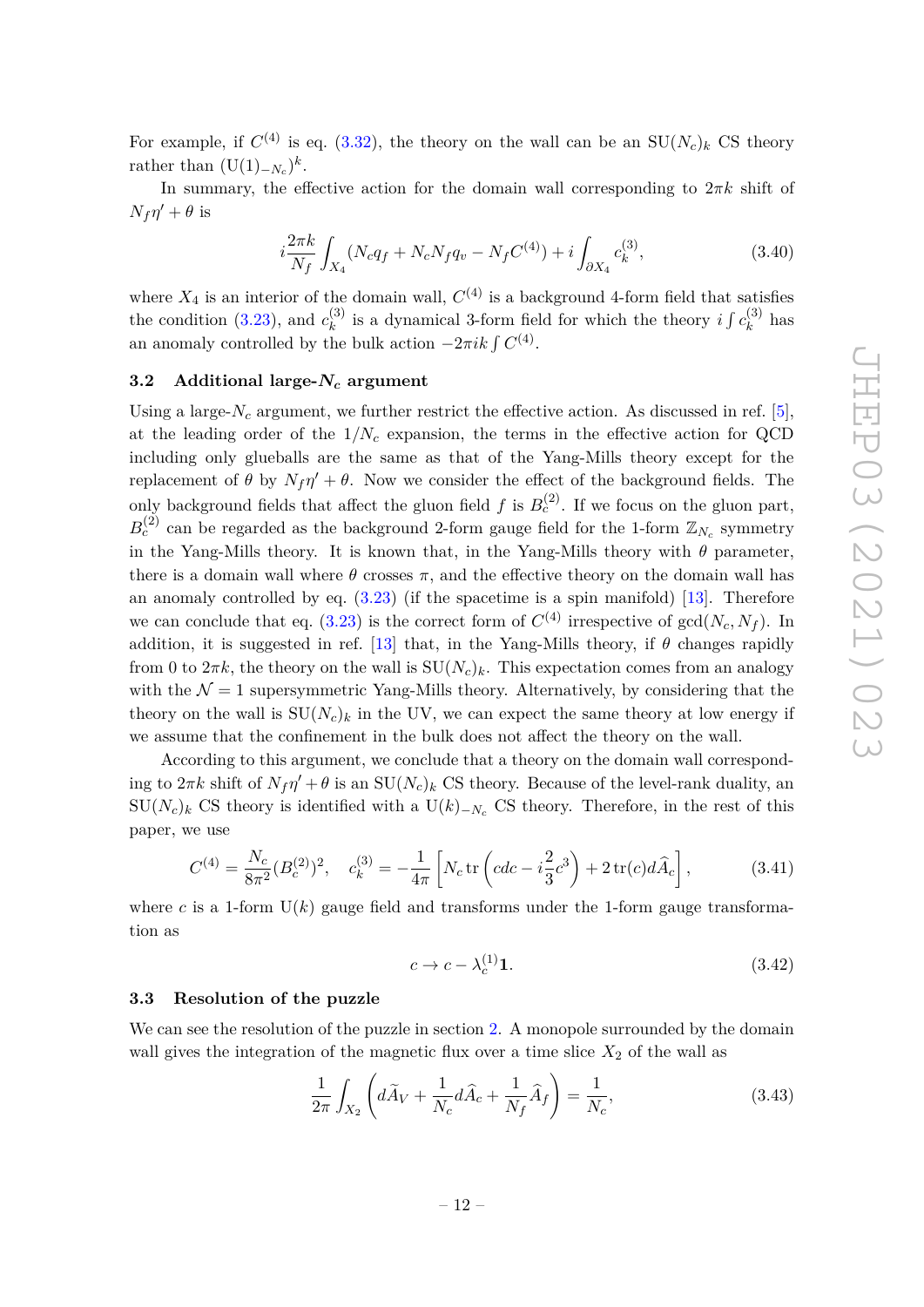

<span id="page-13-1"></span>**Figure 1**. A time slice of the domain wall with the operator [\(3.45\)](#page-13-0). The surface *S* is infinitely long or ended at another quark representing the color-electric flux tube.

which means  $A_c$  is non-vanishing on the wall. By the Gauss law constraint on the wall from eq. [\(3.41\)](#page-12-2),  $dc - ic^2 = -d\hat{A}_c \mathbf{1}/N_c$ , *c* is forced to have the magnetic flux,

$$
\frac{1}{2\pi} \int_{X_2} d\,\text{tr}(c) = -\frac{N_f}{2\pi N_c} \int_{X_2} d\widehat{A}_c = -\frac{N_f}{N_c} \mod 1,\tag{3.44}
$$

which does not satisfy the quantization condition  $\int_{\Sigma} d\text{tr}(c) \in 2\pi\mathbb{Z}$ . Such a configuration is not allowed in accordance with the discussion of the Witten effect and the Dirac quantization.

The monopole can only be surrounded by the domain wall on which appropriate "quark" operators are inserted. An example of such an operator is [\[41\]](#page-26-9)

<span id="page-13-0"></span>
$$
\exp\left(i\int_C \operatorname{tr}c\right)\exp\left(i\int_S B_c^{(2)}\right),\tag{3.45}
$$

where *C* is a contour on the domain wall, and *S* is a two-dimensional surface whose boundary contains *C*. The first part of the operator is the Wilson loop in a charge- $N_f$  representation of the U(1) subgroup. Let *C* intersect with each time slice of the domain wall only once. It is known that in the CS theory, the insertion of the Wilson loop causes the same effect as the singular gauge transformation [\[42\]](#page-26-10). In this case, the operator corresponds to the gauge transformation by  $g(\varphi) = \exp(i\varphi \mathbf{1}/N_c)$  with an angular variable  $\varphi$  around *C*. Thus, when we insert the operator [\(3.45\)](#page-13-0), the Gauss law constraint becomes

$$
dc^{g} - i(c^{g})^{2} = -\frac{1}{N_{c}} d\hat{A}_{c} \mathbf{1}, \qquad c^{g} := gcg^{-1} + igdg^{-1}, \qquad (3.46)
$$

where we only include the spatial components. Due to the singularity, the integral of  $d \text{tr}(c^g)$  should be evaluated over  $X_2 \setminus D_\varepsilon$  with an infinitely small subregion  $D_\varepsilon$  around *C* as

$$
\frac{1}{2\pi} \int_{X_2 \setminus D_{\varepsilon}} d\operatorname{tr}(c^g) = -\frac{1}{2\pi} \int_{\partial D_{\varepsilon}} d\operatorname{tr}(ig dg^{-1}) \mod 1 = -\frac{N_f}{N_c} \mod 1. \tag{3.47}
$$

Thus the Gauss law constraint can be satisfied.

The operator [\(3.45\)](#page-13-0) itself does not have the baryon charge. However, the whole object has the baryon charge  $N_f/N_c$  due to the Witten effect.

In full QCD, the field  $B_c^{(2)}$  in the definition of the operator  $(3.45)$  represents the colorelectric flux tube emerging from the quark. Because *C* intersects with each time slice of the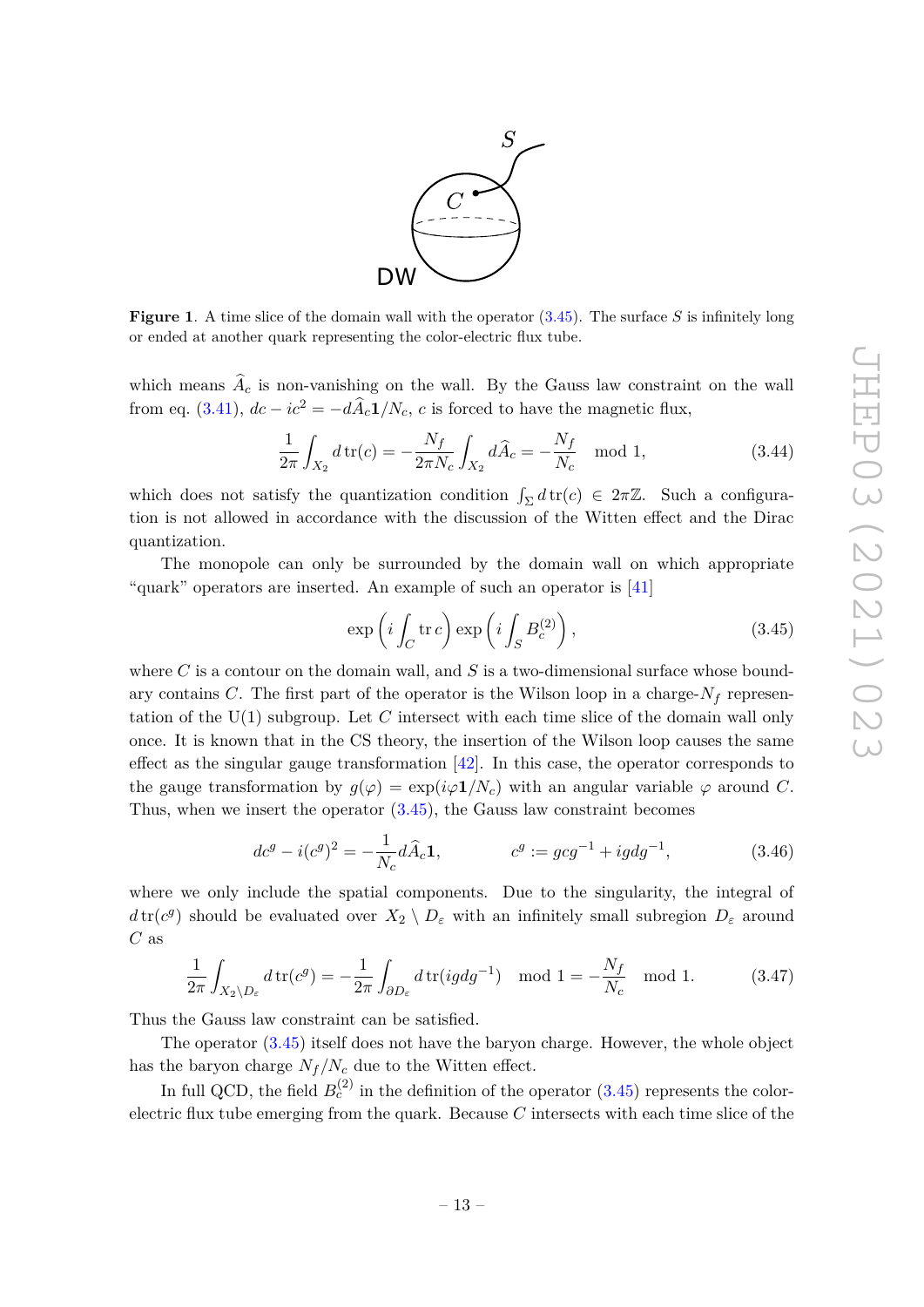domain wall only once, the surface *S* has to be infinitely long or ended at another quark. See eq. [\(1\)](#page-13-1). The color electric flux can also be understood as the one generated by the Witten effect since the monopole sources the color magnetic flux.

#### <span id="page-14-0"></span>**4 The effective theory on the pancake**

The shift of  $\eta'$  by  $2\pi k/N_f$  for an integer  $k$  can be reversed by shifting *U* while keeping det *U* fixed, where U is the  $U(N_f)$ -valued field to describe the pions and  $\eta'$ . As a consequence, the domain wall corresponding to  $2\pi k$  shift of  $N_f\eta' + \theta$  could be bounded by a string. At the core of the string, the chiral symmetry has to be recovered because otherwise the energy diverges there due to the kinetic term for *U*.

In this paper, we mainly consider domain walls corresponding to  $2\pi N_f$  shift of  $N_f\eta' + \theta$ bounded by a string around which  $\eta'$  has the monodromy  $\eta' \to \eta' + 2\pi$ . We call such an object a pancake. For this type of domain walls, the pion field does not need to change because  $\eta' = \eta'_0$  and  $\eta' = \eta'_0 + 2\pi$  is the same point in the target space of *U*.

In ref. [\[18\]](#page-25-4), it is proposed that a pancake can be regarded as a baryon. In this paper, we clarify how to couple the background fields to pancakes and confirm that the objects belong to an appropriate representation.

In the previous section, we have found that, in general, the effective theory on the domain wall depends on the choice of the interior as eq. [\(3.40\)](#page-12-3). We cannot consider that such a domain wall breaks and has a boundary. However, when  $k = N_f$ , the wall theory does not depend on the choice of the interior because

$$
2\pi i \int (N_c q_f + N_c N_f q_V - N_f C^{(4)}) \in 2\pi i \mathbb{Z},\tag{4.1}
$$

where the integral is performed over the whole spacetime. This consists with the fact that  $\eta' = 0$  and  $\eta' = 2\pi$  represents the same vacuum when  $\theta = 0$ . Then the action of the theory on the domain wall for  $k = N_f$  reduces to

$$
i\frac{1}{4\pi} \int_{Y_3} \left[ -N_c \operatorname{tr} \left( cdc - i\frac{2}{3}c^3 \right) + N_c \operatorname{tr} \left( \mathcal{A}_f d\mathcal{A}_f - i\frac{2}{3} (\mathcal{A}_f)^3 \right) + 2 \left( \operatorname{tr}(\mathcal{A}_f) - \operatorname{tr}(c) \right) d\widehat{A}_c \right],\tag{4.2}
$$

where we define a  $U(N_f)$  gauge field as

<span id="page-14-1"></span>
$$
\mathcal{A}_f := \tilde{A}_f + \tilde{A}_V \mathbf{1}.\tag{4.3}
$$

Actually, this is the gauge field for the  $U(N_f)_V$  global symmetry. This field transforms under the 1-form gauge transformation as

$$
\mathcal{A}_f \to \mathcal{A}_f - \lambda_c^{(1)} \mathbf{1}.\tag{4.4}
$$

We can check that this action is invariant under the zero-form and 1-form gauge transformations if  $Y_3$  is a closed manifold.

For a domain wall bounded by strings, the action  $(4.2)$  is not gauge invariant. In order to recover the gauge invariance we need to modify the action on the boundary. Because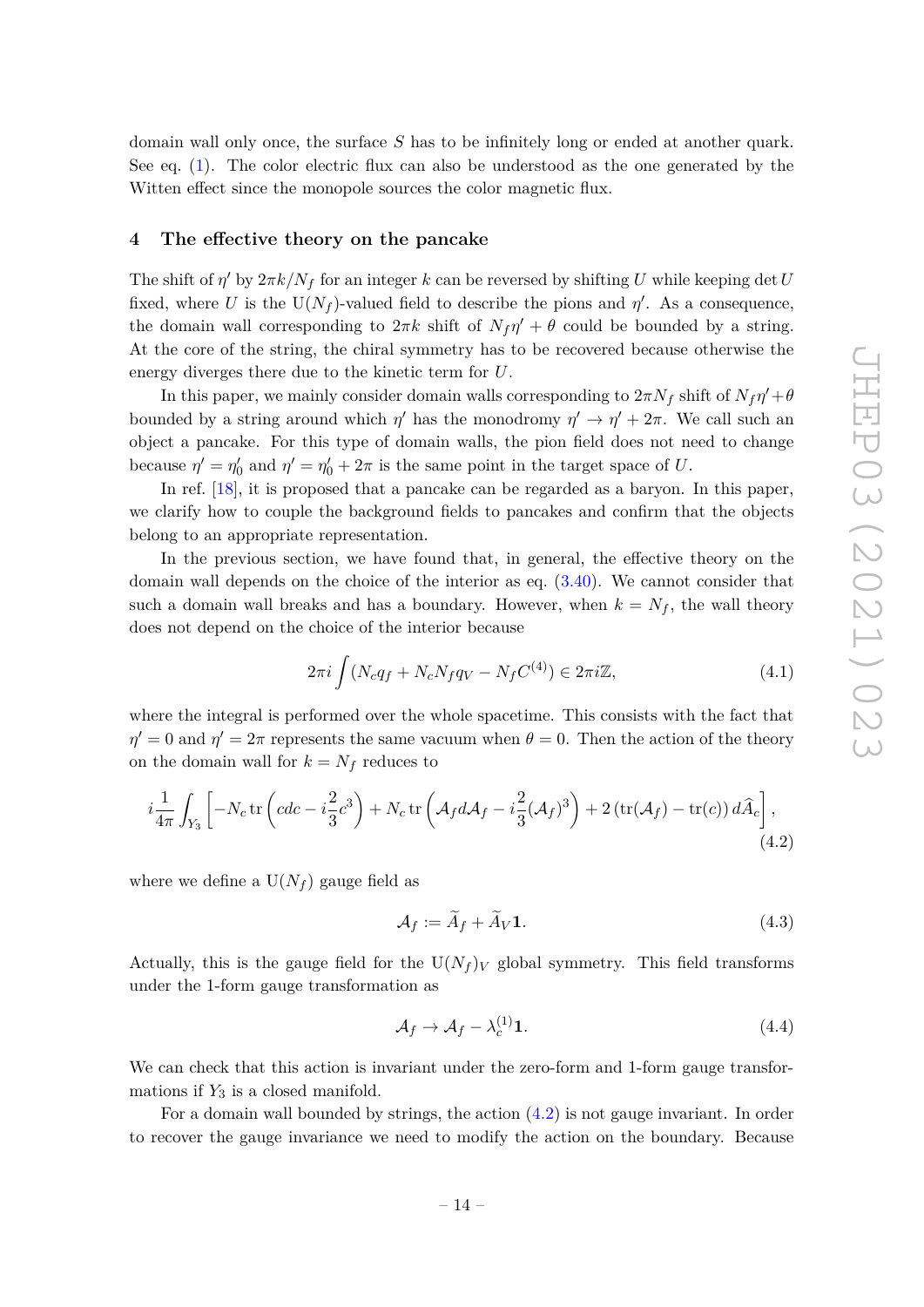*c* is a dynamical field only on the domain wall, we can impose a boundary condition. On the other hand, since  $A_f$  and  $A_c$  are background gauge fields living in the four dimensional spacetime, we cannot impose a boundary condition. A simple way to maintain the gauge invariance for the background fields is to add the boundary term

<span id="page-15-1"></span>
$$
-i\frac{1}{4\pi} \int_{\partial Y_3} N_c \operatorname{tr}(\mathcal{A}_f c). \tag{4.5}
$$

For this action, we can check the 1-form gauge invariance immediately. To check the zeroform gauge invariance, we should consider a boundary condition for *c*. Because a boundary condition should be imposed so that there are no boundary correction to the equation of motion, the condition is that one of the components of  $c - \mathcal{A}_f$  is zero. Note that this condition is 1-form gauge invariant. To maintain the Lorentz invariance, the choice of a component that is imposed to be zero is restricted. We decompose the gauge fields such as  $c = c_t dt + \tilde{c}$ , and let *t* denote such a component, i.e., we impose

$$
c_t - \mathcal{A}_t^f = 0. \tag{4.6}
$$

This condition implies that *c* transforms under the  $U(N_f)$  transformation in the same way as  $A_f$  on the boundary. Then we can check that the action is invariant under the zero-form gauge transformations.

Due to the boundary condition, the theory on the wall is equivalent to the one with only including dynamical edge degrees of freedom, that is the chiral version of the Wess-Zumino-Witten (WZW) model [\[43\]](#page-26-11). In the following, we set  $\hat{A}_c = 0$ . By integrating out  $c_t$ we obtain the Gauss law constraint as

<span id="page-15-0"></span>
$$
\hat{f}_c = 0.\tag{4.7}
$$

The solution of this constraint is

$$
\tilde{c} = iW\tilde{d}W^{-1}, \quad W \in \mathcal{U}(N_f). \tag{4.8}
$$

Then the action reduces to

$$
S_p = i\frac{N_c}{4\pi} \int_{\partial Y_3} \text{tr}\left(W\tilde{d}W^{-1}W\partial_t W^{-1}dt + 2iW\tilde{d}W^{-1}\mathcal{A}_t^f dt - \tilde{\mathcal{A}}_f \mathcal{A}_t^f dt\right) + i\frac{N_c}{4\pi} \int_{Y_3} \text{tr}\left(-\frac{1}{3}(WdW^{-1})^3 + \mathcal{A}_f d\mathcal{A}_f - i\frac{2}{3}\mathcal{A}_f^3\right).
$$
 (4.9)

Note that under the  $U(N_f)_V$  gauge transformation, the fields transform as

$$
\mathcal{A}_f \to g_f \mathcal{A}_f g_f^{-1} + ig_f dg_f^{-1}, \quad W \to g_f W, \quad g_f \in U(N_f)_V, \tag{4.10}
$$

on the boundary.

We can read off the baryon charge *B* from the action [\(4.9\)](#page-15-0),

<span id="page-15-2"></span>
$$
B = \frac{1}{2\pi} \int_{\partial Y_2} \text{tr}(\mathcal{A}_f - iW dW^{-1}) - \frac{1}{2\pi} \int_{Y_2} \text{tr}(\mathcal{F}_f), \tag{4.11}
$$

where  $Y_2$  is the slice of  $Y_3$  at a fixed t. There is no contribution from the external fields when we take a gauge such that no Dirac string penetrates the pancake due to the cancellation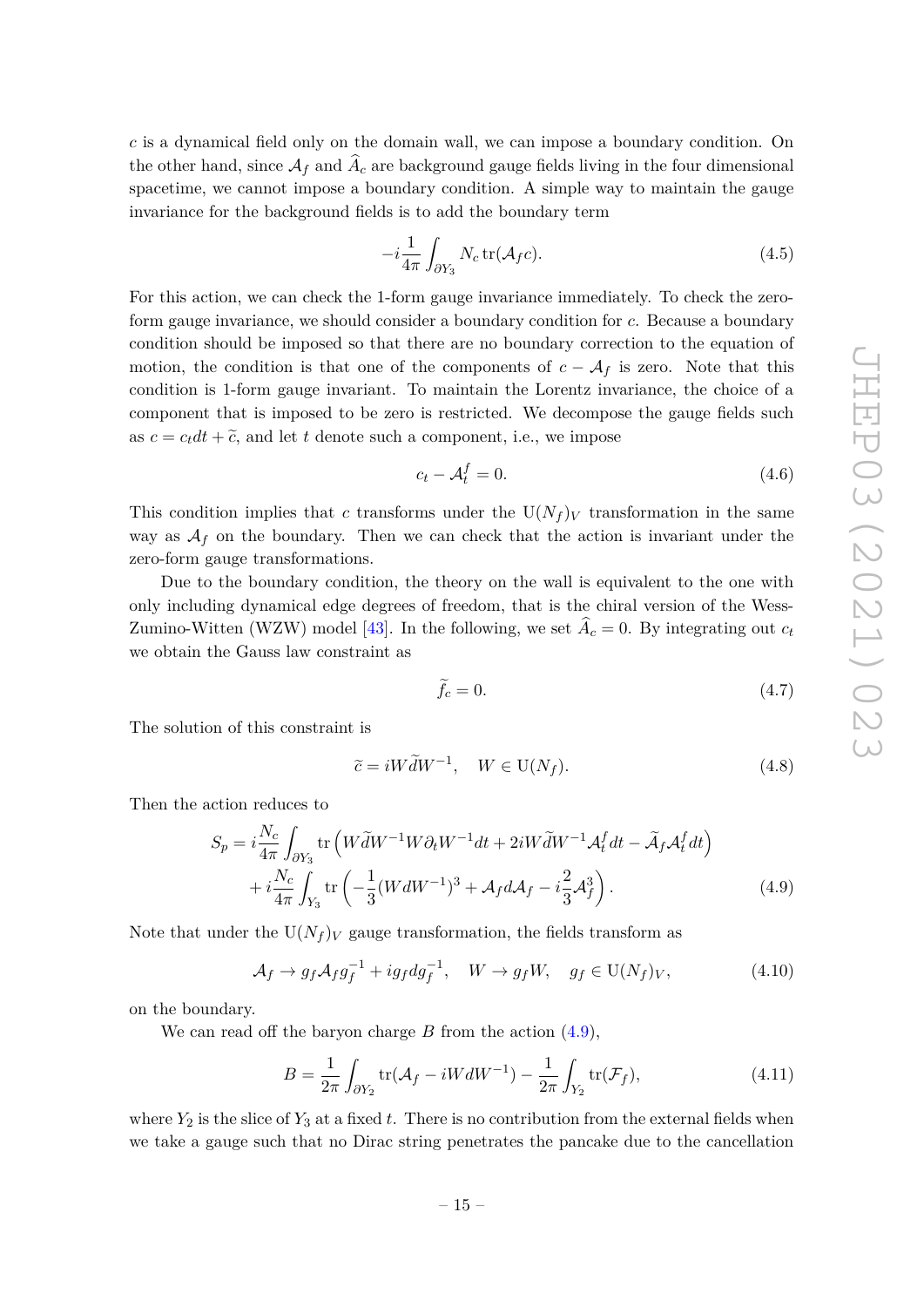between the bulk and boundary contributions. Therefore the baryon number is the winding number of *W* around the slice corresponding to  $\pi_1(U(N_f)) = \mathbb{Z}$ .

It has been proposed that the operator  $\rho(W)$  for the Sym<sup>N<sub>*c*</sub></sub>( $\Box$ ) representation  $\rho$  de-</sup> scribes a baryon with spin  $N_c/2$  [\[18\]](#page-25-4). This operator actually belongs to the correct representation of spin  $N_c/2$  baryons because under the  $U(N_f)_V$  transformation, it transforms as

$$
\rho(W) \to \rho(g_f)\rho(W), \tag{4.12}
$$

which means that the corresponding state has baryon number one, and belongs to the representation  $\text{Sym}^{N_c}(\square)$  of  $\text{SU}(N_f)_V$ .

## <span id="page-16-0"></span>**5 The role of the vector mesons**

Now we obtain the consistent effective theory and boundary conditions on the wall. We have seen that we obtained the consistent picture by coupling  $c$  to the external field  $\mathcal{A}_f$ on the boundary. Here, we try to recover all the background fields *A<sup>L</sup>* and *A<sup>R</sup>* for the  $SU(N_f)_L$  and  $SU(N_f)_R$  symmetry. Once they are recovered, the vectorial part of the external field  $A_f$  does no longer transform properly under the full global symmetry, and thus the effective action in eqs. [\(4.2\)](#page-14-1) and [\(4.5\)](#page-15-1) is not invariant under the  $SU(N_f)_{L,R}$  gauge transformations. This is a problem since this breaks the anomaly matching condition for  $SU(N_f)_L \times SU(N_f)_R$ . One may use the Nambu-Goldstone field *U* to compensate the gauge transformation, but it is not possible on the boundary, since the chiral symmetry is unbroken there. We propose to include the vector meson in the theory so that the appropriate boundary condition can be imposed.

The background gauge field for  $SU(N_f)_{L,R}$  is introduced via  $U(N_f)$  valued gauge fields  $A_{L,R}$  in the same way as  $SU(N_f)_V$  gauge field. We impose constraints

<span id="page-16-3"></span>
$$
\operatorname{tr} \widetilde{F}_{L,R} = d\widehat{A}_f,\tag{5.1}
$$

and the fields transform under the 1-form gauge transformation as

<span id="page-16-2"></span>
$$
\widetilde{A}_{L,R} \to \widetilde{A}_{L,R} + \lambda_f^{(1)} \mathbf{1}.\tag{5.2}
$$

Similarly to the  $SU(N_f)_V$  representation, they couple to the domain wall via  $N_f \eta' + \theta$  as<sup>[4](#page-16-1)</sup>

$$
i(N_f\eta' + \theta)\frac{1}{N_f}\left(\frac{1}{2}N_cq_L + \frac{1}{2}N_cq_R + N_cN_fq_V\right) \tag{5.4}
$$

<span id="page-16-1"></span><sup>4</sup>The counter term is chosen so that a U(1)<sub>*A*</sub> transformation compensates a constant shift of  $\theta$  as

$$
\mathcal{L}_c = i\theta \frac{N_c}{8\pi^2} (N_c q_L/2 + N_c q_R/2 + N_c N_f q_V).
$$

This is because, under the  $U(1)_A$  transformation  $\psi \to \exp(i\alpha \gamma^5)\psi$ , the Lagrangian is shifted as

$$
\mathcal{L} \to \mathcal{L} + i\alpha (2N_f q_c + N_c q_L + N_c q_R + 2N_c N_f q_V). \tag{5.3}
$$

This shift is obtained as follows. If the massless Dirac fermions  $\psi$  couple to the gauge fields  $\mathscr L$  and  $\mathscr R$  as  $(d-i\mathcal{L}PL - i\mathcal{R}PR)$ *ψ* with the projection operators  $P_{L,R}$ , the anomaly is characterized by the 6-dimensional action

$$
S_6 = \frac{2\pi}{3!(2\pi^3)} \int tr[(d\mathcal{L} - i\mathcal{L}^2)^3 - (d\mathcal{R} - i\mathcal{R}^2)^3].
$$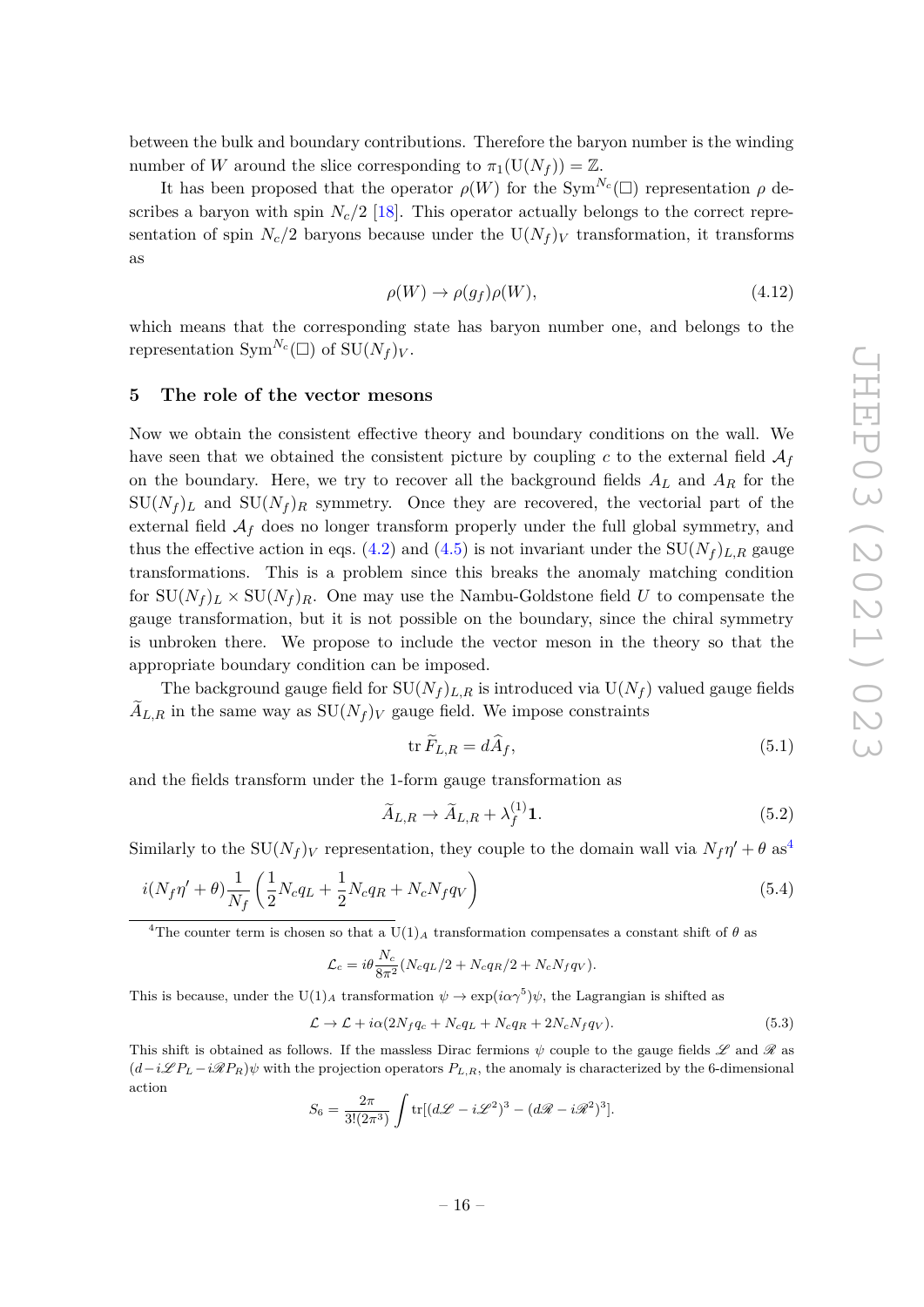$$
=i(N_f\eta'+\theta)\frac{1}{4\pi N_f}\left[\frac{1}{2}N_c\mathop{\rm tr}\nolimits(\mathcal{F}_L^2)+\frac{1}{2}N_c\mathop{\rm tr}\nolimits(\mathcal{F}_R^2)+(d\mathop{\rm tr}\nolimits(\mathcal{A}_L)+d\mathop{\rm tr}\nolimits(\mathcal{A}_R))d\widehat{A}_c\right],
$$

where we define

$$
q_{L,R} := \frac{1}{8\pi^2} \left( \text{tr}(\widetilde{F}_{L,R}^2) - \frac{1}{N_f} (d\widehat{A}_f)^2 \right), \quad \mathcal{A}_{L,R} := \widetilde{A}_{L,R} + \widetilde{A}_V, \quad \mathcal{F}_{L,R} := d\mathcal{A}_{L,R} - i\mathcal{A}_{L,R}^2.
$$
\n
$$
(5.5)
$$

This gives the theory on a domain wall for  $k = N_f$  as<sup>[5](#page-17-1)</sup>

$$
i\frac{1}{4\pi} \int_{Y_3} \left[ -N_c \operatorname{tr} \left( cdc - i\frac{2}{3}c^3 \right) + 2 \left( \operatorname{tr}(\mathcal{A}_L)/2 + \operatorname{tr}(\mathcal{A}_R)/2 - \operatorname{tr}(c) \right) d\hat{A}_c \right. + \frac{1}{2} N_c \operatorname{tr} \left( \mathcal{A}_L d\mathcal{A}_L - i\frac{2}{3} (\mathcal{A}_L)^3 \right) + \frac{1}{2} N_c \operatorname{tr} \left( \mathcal{A}_R d\mathcal{A}_R - i\frac{2}{3} (\mathcal{A}_R)^3 \right) \right].
$$
 (5.6)

However, for *Y*<sup>3</sup> with a boundary, we cannot recover the gauge invariance in the same way as in the previous section because there are two independent background fields A*<sup>L</sup>* and  $\mathcal{A}_R$ . Although it seems possible that this problem is solved by using *U* and replacing  $\mathcal{A}_R$ by  $U A_R U^{-1} + iU dU^{-1}$ , we cannot use *U* on the boundary because the chiral symmetry is restored there. Our claim is that, to solve this problem, we should use the vector mesons as the gauge field for the hidden local symmetry.

#### <span id="page-17-0"></span>**5.1 Hidden local symmetry**

In the formulation of the hidden local symmetry, the effective Lagrangian of the pions and the vector mesons is written in terms of a gauge theory as follows:

<span id="page-17-2"></span>
$$
\mathcal{L}_h = \mathcal{L}_V + a\mathcal{L}_A,
$$
\n
$$
\mathcal{L}_V = -\frac{f_\pi^2}{4} \text{tr}(D_\mu \xi_L \xi_L^\dagger + D_\mu \xi_R \xi_R^\dagger)^2,
$$
\n
$$
\mathcal{L}_A = -\frac{f_\pi^2}{4} \text{tr}(D_\mu \xi_L \xi_L^\dagger - D_\mu \xi_R \xi_R^\dagger)^2,
$$
\n
$$
D\xi_{L,R} = d\xi_{L,R} - iv\xi_{L,R} + i\xi_{L,R}A_{L,R},
$$
\n(5.7)

where *v* is the gauge field for the hidden local symmetry  $U(N_f)_h$ , and  $\xi_L$  and  $\xi_R$  relate to the U( $N_f$ )-valued field *U* that involves the pion field and  $\eta'$  as

$$
\xi_L^{\dagger} \xi_R = U. \tag{5.8}
$$

We set  $\mathscr{L} = \widetilde{a} + \widetilde{A}_L + \widetilde{A}_V \mathbf{1} + A_A \mathbf{1}$  and  $\mathscr{R} = \widetilde{a} + \widetilde{A}_R + \widetilde{A}_V \mathbf{1} - A_A \mathbf{1}$ . The linear term in  $A_A$  is given as the surface integral

$$
S_6 \supset \frac{1}{8\pi^2} \int [A_A(2N_fq_c + N_cq_L + N_cq_R + 2N_cN_fq_V].
$$

This means that under the U(1)<sub>A</sub> transformation, the Lagrangian changes as eq. [\(5.3\)](#page-16-2) if  $A_A = 0$ .

<span id="page-17-1"></span><sup>&</sup>lt;sup>5</sup>The domain wall action depends on the interior if  $N_c \int (tr(\mathcal{F}_L^2)/2 + tr(\mathcal{F}_R^2)/2)/(8\pi^2)$  is not an integer. To avoid this, we consider  $A_{L,R}$  with the same instanton numbers. If we couple  $A_L$  and  $A_R$  with different instanton charges among them, *U* becomes singular at a point as we discuss later. We need to modify the effective theory to describe such a point.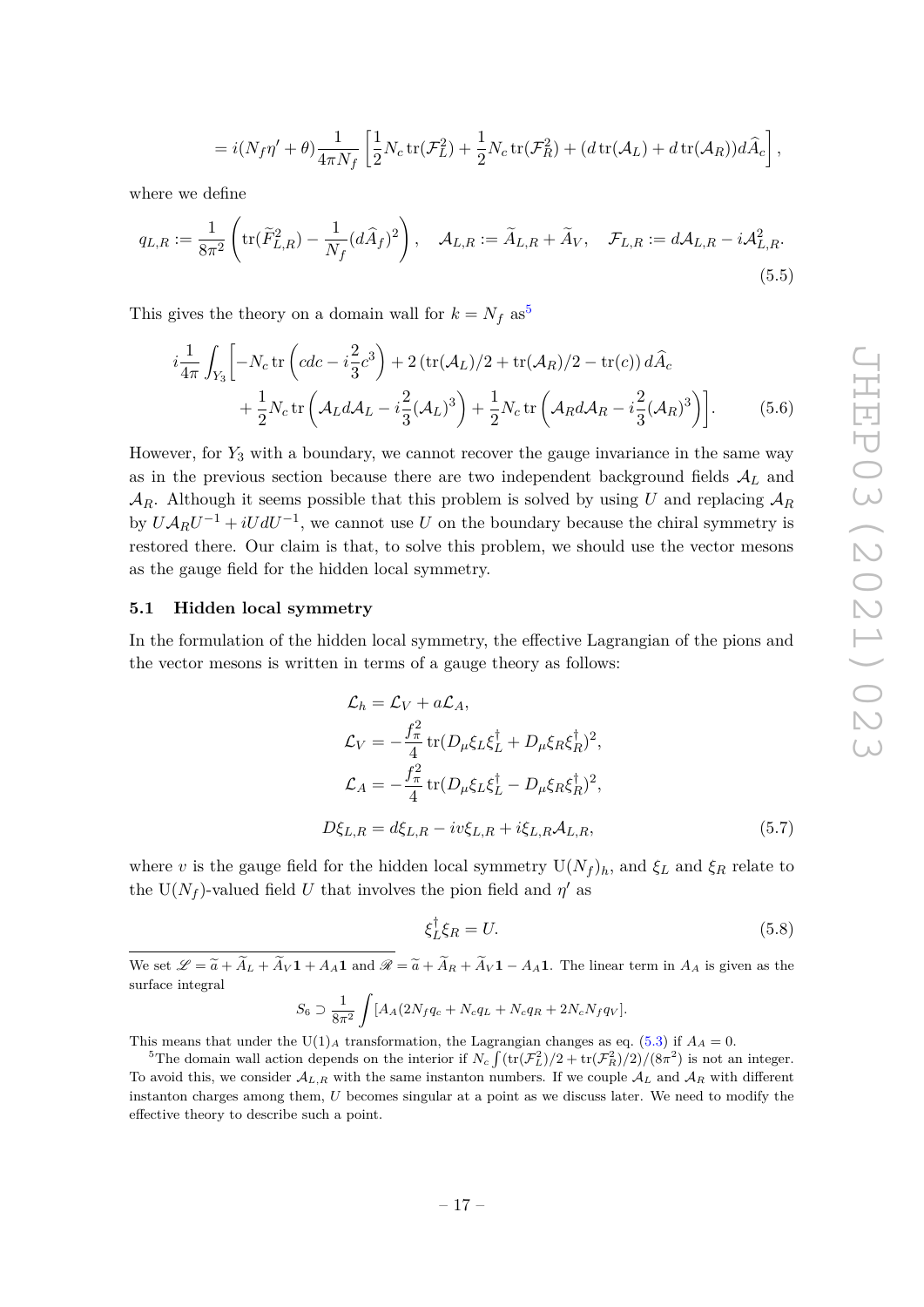Under the gauge transformations, the fields transform as

$$
v \to hvh^{-1} + ihdh^{-1}, \qquad \mathcal{A}_{L,R} \to g_{L,R}\mathcal{A}_{L,R}g_{L,R}^{-1} + ig_{L,R}dg_{L,R}^{-1}, \qquad \xi_{L,R} \to h\xi_L g_{L,R}^{-1},
$$
  
\n
$$
h \in \mathcal{U}(N_f)_h, \qquad g_{L,R} \in \mathcal{U}(N_f)_{L,R}.
$$
 (5.9)

To maintain the 1-form gauge invariance, *v* transforms as

$$
v \to v - \lambda_c^{(1)} \mathbf{1}.\tag{5.10}
$$

The term  $\mathcal{L}_A$  does not depend on *v* and reduces to the kinetic term for *U*. The term  $\mathcal{L}_V$ is regarded as the mass term for *v*. Due to this term, fields with the  $U(N_f)_h$  charge also couple to  $A_L$  and  $A_R$ . Actually, when we fix the gauge so that  $\xi_L^{\dagger} = \xi_R =: \xi$ , to maintain this gauge under the global transformation, fields with the  $U(N_f)_h$  charge are transformed by  $h(\xi, q_L, q_R)$  that satisfies

$$
g_L \xi h^{-1}(\xi, g_L, g_R) = h(\xi, g_L, g_R) \xi g_R^{-1}.
$$
\n(5.11)

Therefore if  $g_L = g_R =: g_f$ , then  $h(\xi, g_L, g_R) = g_f$ , which means that fields with the  $U(N_f)$ <sub>h</sub> charge has the corresponding  $U(N_f)$ <sub>V</sub> charge. The effective theory including *v* should reduce to the effective theory for *U* if the mass term for *v* is minimized, i.e., if it is satisfied that

<span id="page-18-4"></span><span id="page-18-2"></span>
$$
v = \frac{1}{2}(\mathcal{A}_L^{\xi_L} + \mathcal{A}_R^{\xi_R}),
$$
  

$$
\mathcal{A}_{L,R}^{\xi_{L,R}} := \xi_{L,R}\mathcal{A}_{L,R}\xi_{L,R}^{-1} + i\xi_{L,R}d\xi_{L,R}^{-1}.
$$
 (5.12)

# <span id="page-18-0"></span>**5.2 Coupling between the pancake and the vector mesons**

We propose that, the theory on the pancake should be written using the vector mesons *v* as

$$
i\frac{1}{4\pi} \int_{Y_3} \left[ -N_c \operatorname{tr} \left( cdc - i\frac{2}{3}c^3 \right) + N_c \operatorname{tr} \left( vdv - i\frac{2}{3}v^3 \right) + 2(\operatorname{tr}(v) - \operatorname{tr}(c))d\widehat{A}_c \right] + i\frac{N_c}{4\pi} \int_{\partial Y_3} \operatorname{tr}(vc),
$$
\n(5.13)

up to terms we discuss in section  $5.3.^6$  $5.3.^6$  $5.3.^6$  For this action, the gauge invariance of the effective theory on the pancake is maintained in the same way as in section [4.](#page-14-0) In order for the CS term for *v* to be included,  $tr(f_v^2)$  must couple to  $\eta'$ , and the coupling [\(5.4\)](#page-16-3) has to be reproduced when we minimize the mass term for  $v$ , i.e., by substituting eq.  $(5.12)$ . Therefore the bulk action contains the coupling of *v* to  $\eta'$  and  $\theta$  as follows:

<span id="page-18-3"></span>
$$
i\eta' N_c q_v + i\theta \left( bN_c q_v + (1-b)\frac{1}{N_f} (N_c q_L/2 + N_c q_R/2 + N_c N_f q_V) \right),
$$
  
\n
$$
q_v := \frac{N_c}{8\pi^2} \text{tr}\left[ \left( f_v + \frac{1}{N_c} d\hat{A}_c \mathbf{1} \right)^2 \right],
$$
\n(5.14)

<span id="page-18-1"></span><sup>&</sup>lt;sup>6</sup>When we consider the pancake configuration made of a subset of flavors, i.e., the  $U(n_f)$  subgroup of  $U(N_f)$ , we can start from the hidden local symmetry only for the subgroup  $U(n_f)$  and ignore the rest of NG bosons and vector mesons. Then the gauge group of *c* and *v* are both reduced to  $U(n_f)$  while the CS levels  $-N_c$  are unchanged.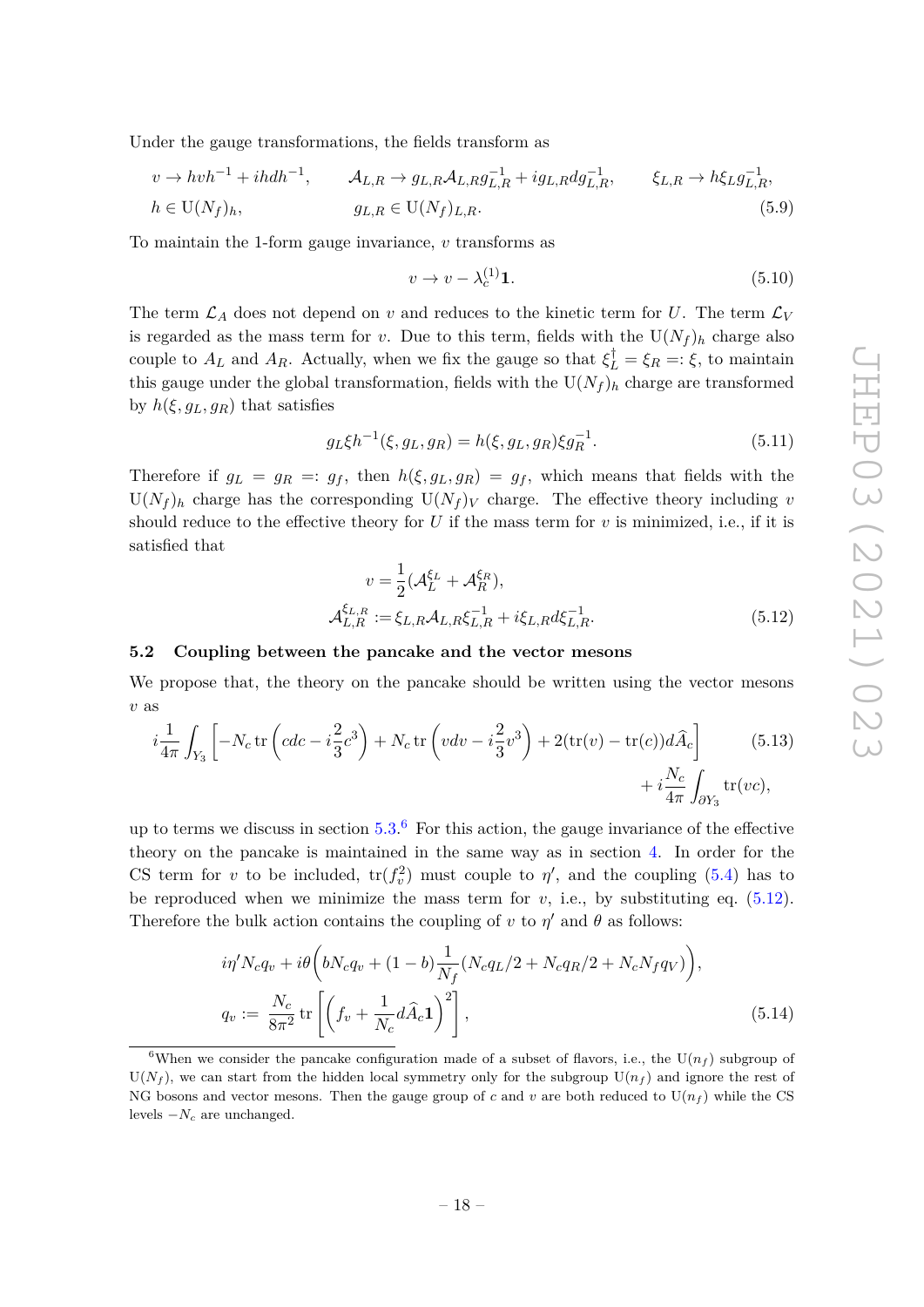where the parameter *b* is left arbitrary within our discussion. We can check that this reproduces eq. [\(5.4\)](#page-16-3). When the mass term is minimized, it is satisfied that

$$
\text{tr}(f_v^2) = \frac{1}{2}\,\text{tr}(\mathcal{F}_L^2) + \frac{1}{2}\,\text{tr}(\mathcal{F}_R^2) - \frac{1}{2}d\,\text{tr}[(\mathcal{A}_L^{\xi_L} - \mathcal{A}_R^{\xi_R})(\xi_L\mathcal{F}_L\xi_L^{-1} - \xi_R\mathcal{F}_R\xi_R^{-1})],
$$
  
\n
$$
\text{tr}(f_v) = N_f d\tilde{A}_V + d\hat{A}_f.
$$
\n(5.15)

By substituting this, we obtain eq.  $(5.4)$  added by the term

$$
i\frac{N_c}{16\pi^2}(\eta' + b\theta) d\,\text{tr}[(\mathcal{A}_L^{\xi_L} - \mathcal{A}_R^{\xi_R})(\xi_L \mathcal{F}_L \xi_L^{-1} - \xi_R \mathcal{F}_R \xi_R^{-1})].\tag{5.16}
$$

This term is admissible because  $\eta'$  couples to the exterior derivative of a locally gauge invariant field, and thus the term is invariant under constant shifts of  $\eta'$ . Such a term does not change the property that constant shifts of  $\theta$  are compensated by shifts of  $\eta'$ , which we used to determine the coupling of  $\eta'$  to the background fields.

It is not enough that eq. [\(5.4\)](#page-16-3) is reproduced when the mass term is minimized. Moreover, we need to check that the anomaly between  $(\mathbb{Z}_{2N_f})_A$  and  $G_{\text{sub}}$ , eq. [\(3.21\)](#page-8-2), is reproduced. Under the  $(\mathbb{Z}_{2N_f})_A$  transformation,  $\eta'$  is shifted as  $\eta' \to \eta' + 2\pi/N_f$ . The phase shift is reproduced if and only if the instanton number for  $v$  satisfies

<span id="page-19-0"></span>
$$
\frac{1}{8\pi^2} \int \left( N_c q_v - N_c q_L / 2 - N_c q_R / 2 - N_c N_f q_V \right) \in N_f \mathbb{Z}
$$
\n(5.17)

This means that if there are no background fields, the instanton charge for *v* is restricted as an integer multiple of  $N_f$ . The simplest possibility is that  $v$  cannot have instantons on their own.

From the low-energy point of view, the left-hand side of eq. [\(5.17\)](#page-19-0) is always zero for the following reason. For simplicity, we set  $\hat{A}_c = 0$ . If the background fields  $A_{L,R}$  have nonzero instanton charge, there should be topologically nontrivial transition functions *gL,R* of the  $U(N_f)_{L,R}$  transformation. Since the instanton charge is gauge invariant, the instanton charge for  $v^{\xi_{L,R}} := \xi_{L,R} v \xi_{L,R}^{-1} + i \xi_{L,R} d \xi_{L,R}^{-1}$  is the same as that for *v*. Since  $v^{\xi_{L,R}}$  gauge transform in the same way as  $A_{L,R}$ , they have the same transition function  $g_{L,R}$  and thus the same instanton charge as  $\mathcal{A}_{L,R}$ . This means the left-hand side of eq. [\(5.17\)](#page-19-0) is zero.<sup>[7](#page-19-1)</sup>

The condition [\(5.17\)](#page-19-0) has to be maintained as long as the effective theory makes sense such as at finite temperatures. One thing we already have assumed is that the full theory admits a string around which  $\eta'$  winds by restoring the chiral symmetry at the core. Here we additionally need to assume that the effective theory does not admit instantons for *v*. This assumption seems to prohibit a simple UV completion of the hidden local symmetry by embedding  $\xi_L$  and  $\xi_R$  into scalar fields whose target space is linear. In such a UV theory, it is expected that the mass term for *v* can vanish, and thus the singular points of  $\xi_{L,R}$  are allowed, which means there are configurations with non-zero instanton number for  $v$  even if there are no instanton solutions.

<span id="page-19-1"></span><sup>&</sup>lt;sup>7</sup>This also means that the instanton charge for  $A_L$  and  $A_R$  is the same as long as we assume that  $\xi_L$ and  $\xi_R$  are non-singular.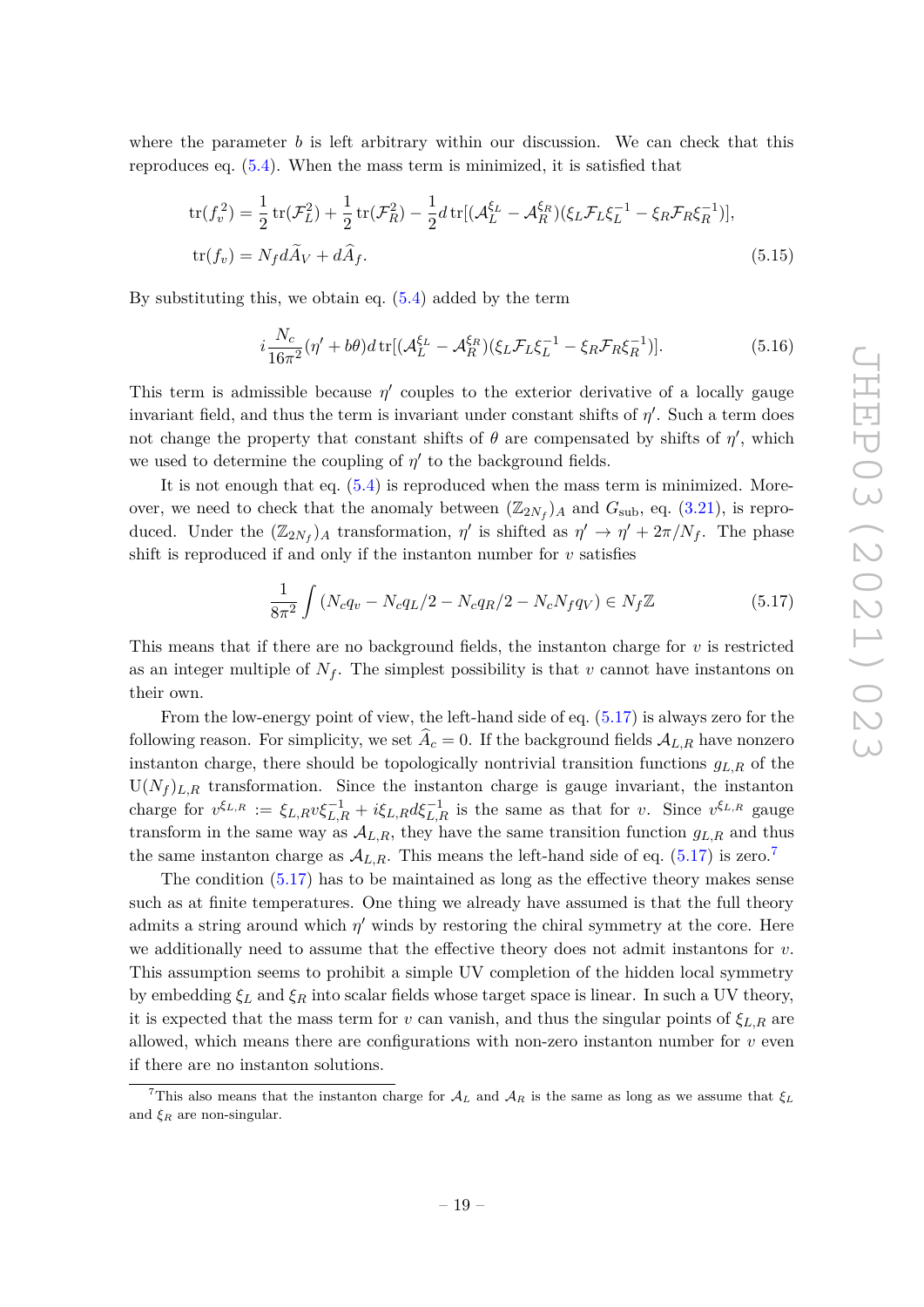Another thing we should check is that whether the domain wall can be identified with a spin- $N_c/2$  baryon. From the point of view of the effective theory on the domain wall, *v* should be regarded as a background field although it is dynamical in the four-dimensional spacetime. The field  $\rho(W)$  on the edge, which is defined similarly in the previous section, transforms under the  $\text{Sym}^{N_c}(\Box)$  representation of  $\text{U}(N_f)_h$ . In the four-dimensional theory, the pancake where the edge state corresponding to  $\rho(W)$  excites has the correct charge of  $U(N_f)$  due to the mass term for *v*. Thus the object is regarded as a spin- $N_c/2$  baryon correctly. The baryon number is given by eq.  $(4.11)$  with the replacement of  $\mathcal{A}_f$  by  $v$ ,

$$
B = \frac{1}{2\pi} \int_{\partial Y_2} \text{tr}(v - iW\tilde{d}W^{-1}) - \frac{1}{2\pi} \int_{Y_2} \text{tr}(f_v), \tag{5.18}
$$

The contribution from *v* is again cancelled as long as we take a gauge where a Dirac string does not penetrate the pancake.

The coupling of  $\theta$  to the vector mesons and background fields in eq. [\(5.14\)](#page-18-3) affects what happens if we insert an interface of *θ*. Even if *b* is not an integer, the effective theory on the interface from 0 to  $2\pi N_f$  does not depend on the choice of the interior. This is because by using  $\xi_L$  and  $\xi_R$ , we can rewrite the term linear in *b* in eq. [\(5.14\)](#page-18-3) as

$$
i b \theta \left( N_c q_v - \frac{1}{N_f} (N_c q_L / 2 + N_c q_R / 2 + N_c N_f q_V) \right)
$$
  
=  $i \frac{b \theta}{2} \sum_{H = \{L, R\}} \frac{1}{4\pi} d \left( N_c \text{tr} \left[ (v - A_H^{\xi_H}) (f_v + \xi_H \mathcal{F}_H \xi_H^{-1}) + i \frac{1}{3} (v - A_H^{\xi_H})^3 \right] + 2 \text{tr}(v - A_H^{\xi_H}) d\hat{A}_c \right),$   
(5.19)

where we have used

$$
\text{tr}(f_v^2) - \text{tr}(\mathcal{F}_{L,R}^2) = d \,\text{tr}\left[ (v - \mathcal{A}_{L,R}^{\xi_{L,R}})(f_v + \xi_{L,R}\mathcal{F}_{L,R}\xi_{L,R}^{-1}) + i\frac{1}{3}(v - \mathcal{A}_{L,R}^{\xi_{L,R}})^3 \right].\tag{5.20}
$$

Here since the exterior derivative acts on the locally gauge invariant quantity, we can safely use the Stokes theorem. Thus the effective action on the interface is the sum of eq. [\(5.6\)](#page-17-2) and

$$
i\frac{b}{2} \sum_{H=\{L,R\}} \frac{1}{4\pi} \int_{V_3} \left( N_c \operatorname{tr} \left[ (v - \mathcal{A}_H^{\xi_H}) (f_v + \xi_H \mathcal{F}_H \xi_H^{-1}) + i \frac{1}{3} (v - \mathcal{A}_H^{\xi_H})^3 \right] + 2 \operatorname{tr} (v - \mathcal{A}_H^{\xi_H}) d\widehat{A}_c \right). \tag{5.21}
$$

We can consider the configuration that the pancake attaches to the interface. This happens depending on how fast  $\theta$  varies on the interface. On the edge of the pancake, we cannot use  $\xi_L$  and  $\xi_R$  because the chiral symmetry is restored there. This means that near the core of the string where the order parameter of the chiral symmetry breaking,  $f_{\pi}$ , approaches to zero, the value of *b* should approach to an integer, *m*,

<span id="page-20-0"></span>
$$
b \to m. \tag{5.22}
$$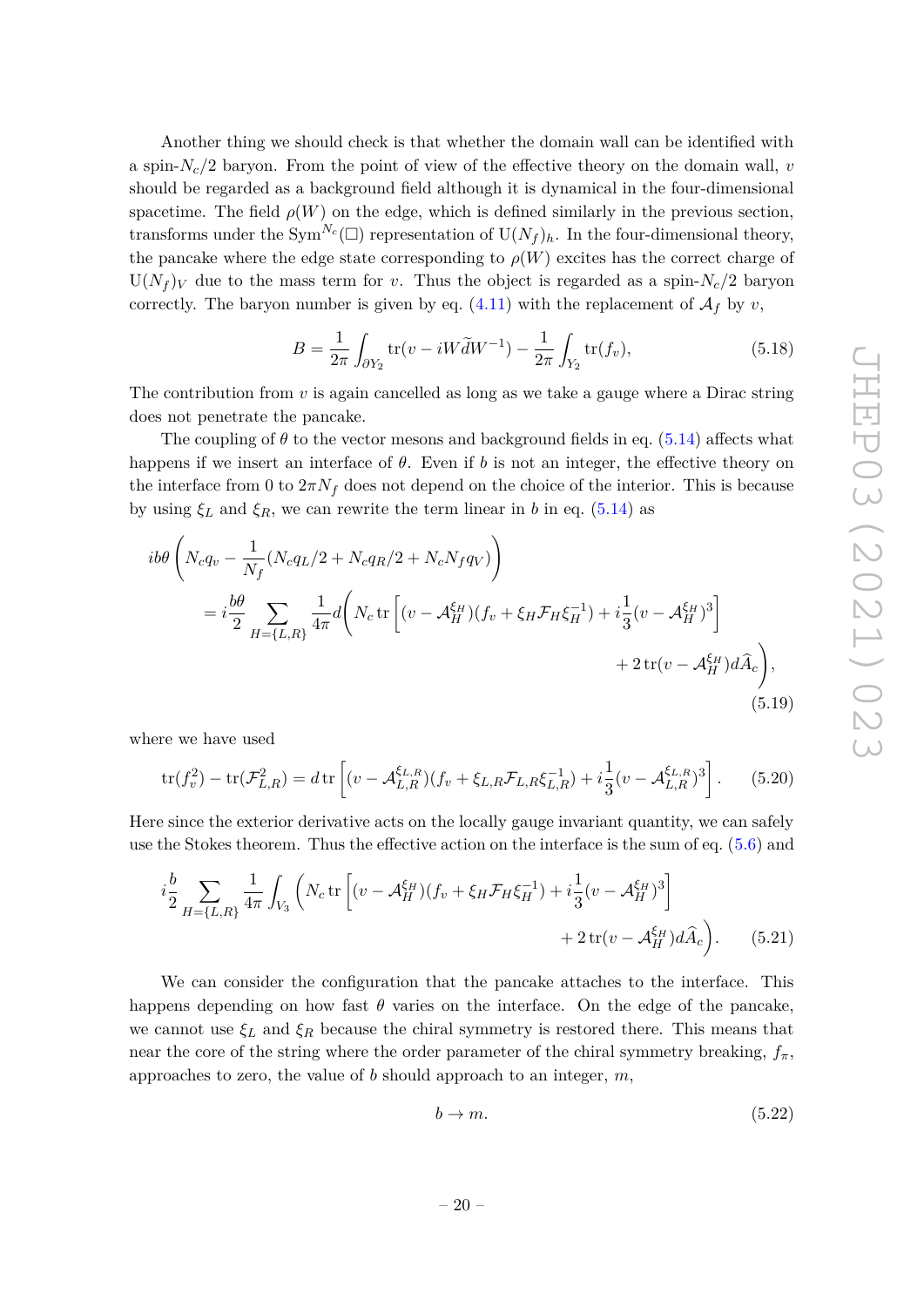The contribution from the integer part, *m*, of eq. [\(5.21\)](#page-20-0) does not depend on  $\xi_L$  and  $\xi_R$ , and is given by

<span id="page-21-1"></span>
$$
i\frac{m}{4\pi} \int_{V_3} \left[ N_c \operatorname{tr} \left( v dv - i\frac{2}{3} v^3 \right) + 2 (\operatorname{tr}(v) - \operatorname{tr}(\mathcal{A}_L)/2 - \operatorname{tr}(\mathcal{A}_R)/2) d\hat{A}_c \right. \left. - \frac{1}{2} N_c \operatorname{tr} \left( \mathcal{A}_L d \mathcal{A}_L - i\frac{2}{3} \mathcal{A}_L^3 \right) - \frac{1}{2} N_c \operatorname{tr} \left( \mathcal{A}_R d \mathcal{A}_R - i\frac{2}{3} \mathcal{A}_R^3 \right) \right]. \tag{5.23}
$$

In this sense, we can say that on the interface, there is a CS term for *v* with the level  $mN_c$ . The following two values of *b* are rather special:

- $b = 0$ : the vector mesons *v* do not couple to the interface. When the pancake attaches to the interface, there is only the CS term for *v* on the pancake and not those for *c* and the background fields. On the other region of the interface, there are the CS terms for *c* and the background fields, and not that for *v*.
- $b = 1$ : the vector mesons *v* couple to the interface via the CS term with the level *Nc*. When the pancake attaches to the interface, there are no fields on the pancake except for the edge. On the other region of the interface, there are the CS terms for *c* and *v*, and not those for the background fields.

To summarize, we consider the pancake and the interface for  $N_f = 1$ . For simplicity, we set  $A_c = 0$ , and only consider the  $\omega$  meson field, the U(1) gauge field *c* of the CS theory, and the U(1)<sub>*V*</sub> background gauge field  $A_V$ . We set  $\xi_{L,R} = \exp(i\phi_{L,R})$ . The coupling of these fields to  $\eta'$  and  $\theta$  is

$$
N_c \eta' d\omega^2 + N_c \theta (b d\omega^2 + (1 - b) dA_V^2). \tag{5.24}
$$

The theory on the pancake is

$$
i\frac{N_c}{4\pi} \int_{Y_3} (-cdc + \omega d\omega) + i\frac{N_c}{4\pi} \int_{\partial Y_3} \omega c.
$$
 (5.25)

The theory on the interface is

$$
i\frac{N_c}{4\pi} \int_{X_3} (b(\omega - A_V + d\phi_L/2 + d\phi_R/2)(d\omega + dA_V) - cdc + A_V dA_V)
$$
  
= 
$$
\begin{cases} i\frac{N_c}{4\pi} \int_{X_3} (-cdc + A_V dA_V) & \text{for } b = 0, \\ i\frac{N_c}{4\pi} \int_{X_3} (-cdc + \omega d\omega) & \text{for } b = 1. \end{cases}
$$
(5.26)

#### <span id="page-21-0"></span>**5.3 Relation to the generalized WZW term with the vector mesons**

In the context of the hidden local symmetry, the possible generalization of WZW term that includes the vector mesons has been discussed [\[33\]](#page-26-1). We consider the relation between our proposal of the coupling between  $\eta'$  and  $v$  in eq. [\(5.14\)](#page-18-3), and the generalized WZW term. In this subsection, we only consider the case where  $\hat{A}_c = 0$ , which means the 1form symmetry corresponding to  $\lambda_c^{(1)}$  is fixed. Especially,  $\mathcal{A}_{L,R}$  are 1-form gauge invariant.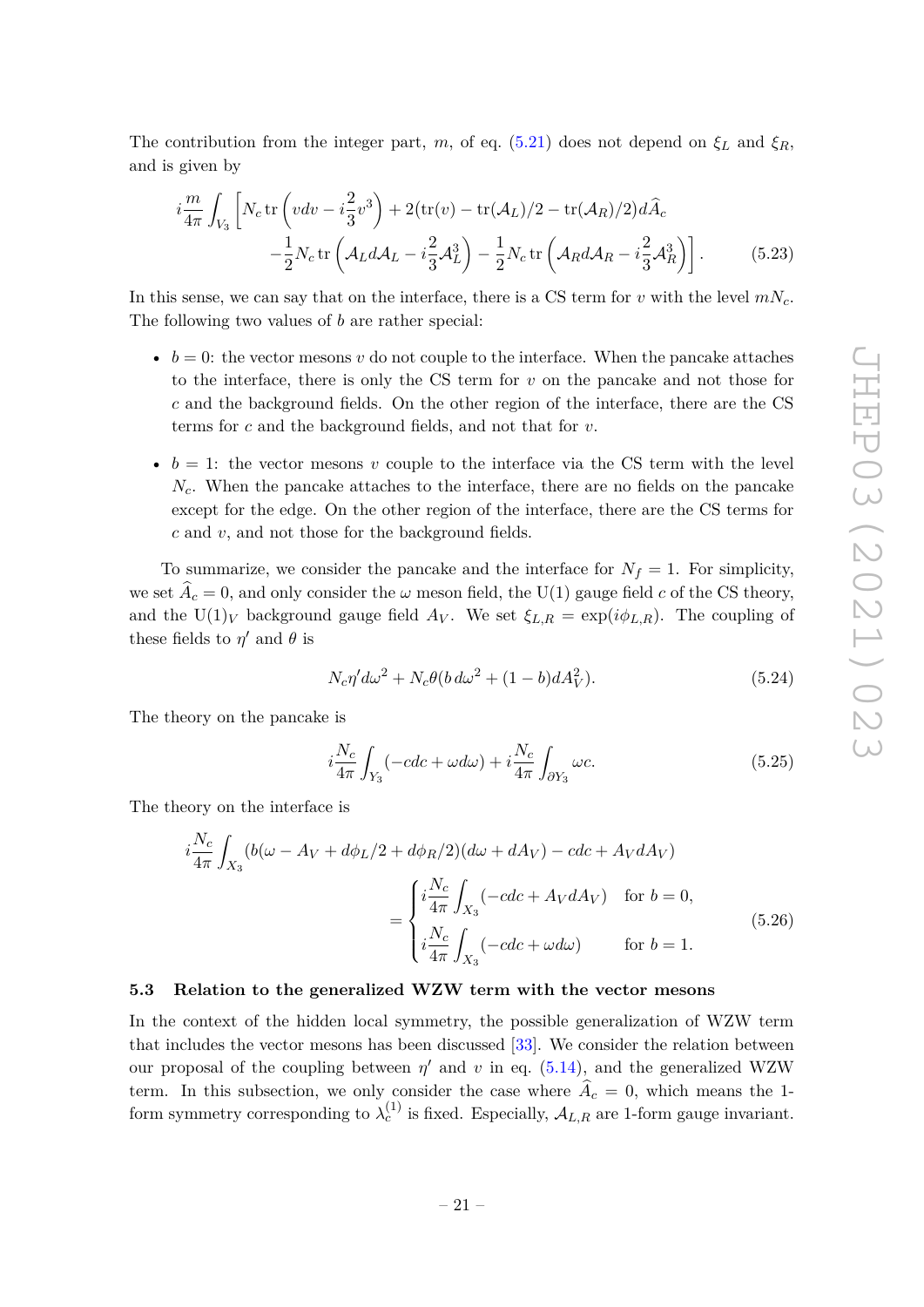Note that we consider the WZW term corresponding to the anomaly for  $U(N_f)_L \times U(N_f)_R$ because the axial  $U(1)$  symmetry is restored at the leading order of the  $1/N_c$  expansion. The external gauge field for the axial symmetry is later taken to be vanishing,  $A_A = 0$ , since the symmetry is broken when we include the  $1/N_c$  corrections in the effective Lagrangian.

We can only add the gauge invariant terms to the WZW term in order to match the 't Hooft anomaly, and thus possible additional terms consist of the gauge covariant building blocks  $f_v$ ,  $\hat{\mathcal{F}}_{L,R} := \xi_{L,R} \mathcal{F}_{L,R} \xi_{L,R}^{-1}$  and  $\hat{\alpha}_{L,R} := \mathcal{A}_{L,R}^{\xi_{L,R}} - v$ . The additional term to the WZW term is written as a linear combination of four terms as [\[44\]](#page-26-12)

$$
\Gamma[\xi_L, \xi_R, v, \mathcal{A}_L, \mathcal{A}_R] = \Gamma_{\text{WZW}}[\xi_L^{\dagger} \xi_R, \mathcal{A}_L, \mathcal{A}_R] + \Gamma_v,
$$
\n
$$
\Gamma_v := -i \frac{N_c}{16\pi^2} \int_{M^4} \sum_{i=1}^4 c_i \mathcal{L}_i,
$$
\n
$$
\mathcal{L}_1 = \text{tr}(\hat{\alpha}_L^3 \hat{\alpha}_R - \hat{\alpha}_R^3 \hat{\alpha}_L),
$$
\n
$$
\mathcal{L}_2 = \text{tr}(\hat{\alpha}_L \hat{\alpha}_R \hat{\alpha}_L \hat{\alpha}_R),
$$
\n
$$
\mathcal{L}_3 = \text{tr}(f_v(\hat{\alpha}_L \hat{\alpha}_R - \hat{\alpha}_R \hat{\alpha}_L)),
$$
\n
$$
\mathcal{L}_4 = \frac{1}{2} \text{tr}(\hat{\mathcal{F}}_L(\hat{\alpha}_L \hat{\alpha}_R - \hat{\alpha}_R \hat{\alpha}_L) - \hat{\mathcal{F}}_R(\hat{\alpha}_R \hat{\alpha}_L - \hat{\alpha}_L \hat{\alpha}_R))
$$
\n(5.27)

The four terms,  $\mathcal{L}_i$ , are the general gauge invariant 4-forms that conserve parity and charge conjugation but violate the intrinsic parity.

The term [\(5.14\)](#page-18-3) is included if we choose  $c_1 = 2/3, c_2 = -1/3, c_3 = 1, c_4 = 1$  as<sup>[8](#page-22-1)</sup>

$$
\Gamma \supset i \frac{N_c}{8\pi^2} \int \eta' \operatorname{tr}(f_v^2). \tag{5.28}
$$

However, this does not mean that the values of  $c_1, \ldots, c_4$  are fixed for the following reason. We can add freely terms in the form  $d\eta' A^{(3)}$  for a locally gauge invariant 3-form field  $A^{(3)}$ because they only add locally gauge invariant terms to the effective action on the wall. The problem is how to deal with them on the edge of the domain wall if  $A^{(3)}$  includes  $\xi_{L,R}$ . On the edge, the chiral symmetry is restored and we cannot use  $\xi_{L,R}$ . A simple possibility is that they become zero at the point where the chiral symmetry is restored. By considering the finite thickness of the string, it is possible that the coefficients  $c_i$  gradually deform into a required combination as we approach to the core of the string. If the terms behaves like that, we can add them to the effective theory without affecting the argument in the previous section.

# <span id="page-22-0"></span>**6 Summary and discussion**

By the consideration of the large  $N_c$  limit of QCD, the  $\eta'$  potential should have cusps at  $N_f \eta' + \theta = n\pi$  with *n* odd integers. We find that the consistent effective theory of the *η*' meson should be accompanied by the dynamical domain wall which appears when  $N_f \eta' + \theta$ 

<span id="page-22-1"></span><sup>&</sup>lt;sup>8</sup>The same values of  $c_i$  are proposed in ref. [\[21\]](#page-25-7) in the similar context.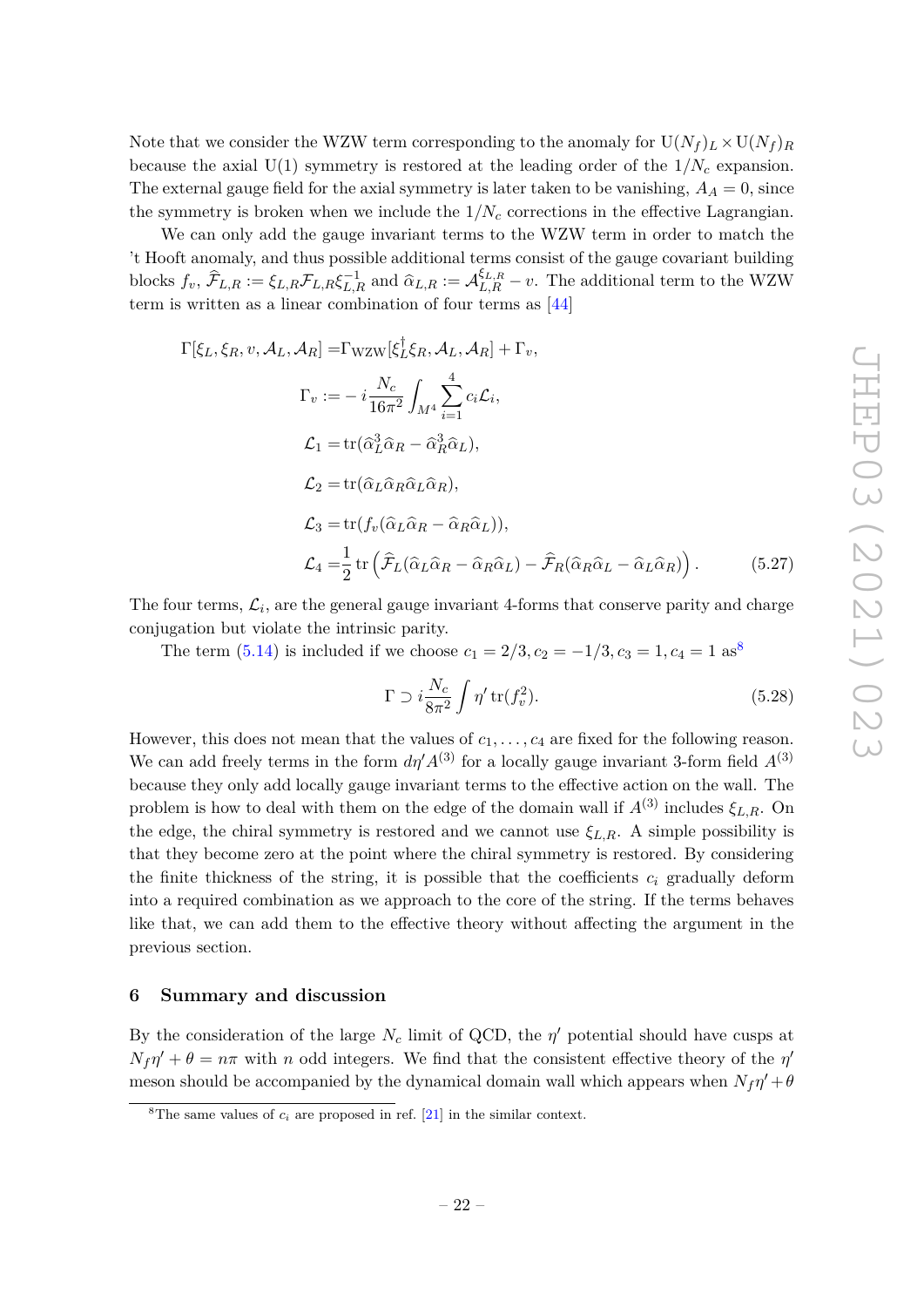goes across the cusp. On the domain wall, there should be a Chern-Simons (CS) theory in order for the anomaly matching to be satisfied.

The domain wall can have an edge where the chiral symmetry is restored. In this circumstance, in order to impose a consistent boundary condition, we find that the gauge boson of the hidden local symmetry, i.e., the vector mesons, should couple to that of the CS theory. The whole framework gets consistent by this construction, and the quantum numbers of the pancake excitations are correctly obtained as the spin-*Nc/*2 baryons.

It is interesting to find that the existence of the pancake configuration is made possible by the presence of the vector mesons, and thus it is essential to include them in the effective theory.

Another interesting finding is that the consistency of the periodicity of  $\eta'$  requires that the vector mesons should not have a non-vanishing instanton number. This indicates that a simple UV completion of the hidden local symmetry by a linear sigma model is not possible. This has some implication for the discussion of the finite temperature system or in general for the chiral phase transition. The vector mesons should not simply go to massless near the transition point.

By the analogy with the Seiberg duality [\[24\]](#page-25-9) in supersymmetric QCD, the effective theory as a  $U(N_f)$  gauge theory based on the hidden local symmetry can be interpreted as some "dual" description of QCD [\[25–](#page-25-10)[31\]](#page-25-11). Our discussion clarifies what is really the relation between the gluon and the vector mesons. In the UV theory, if we insert a sharp interface of  $\theta$  from 0 to  $2\pi N_f$ , there appears an  $SU(N_c)_{N_f}$  CS theory whose gauge field is the gluon field. If we assume that confinement in the bulk does not affect the theory on the wall, we find that even at low energy, the gauge field of the CS theory on the wall is actually the gluon field. The field  $c$  in our description of the wall theory, eq.  $(5.13)$ , is the gauge field in the level-rank dual of the  $SU(N_c)_{N_f}$  CS theory. In this sense, *c* can be regarded as the "dual gluon field." The CS theory of *c* and the hidden local symmetry of *v* have the same gauge group,  $U(N_f)$ , which makes it possible for them to mix. Indeed, we find that such a mixing is necessary on the edge of the pancake as in eq. [\(5.13\)](#page-18-4) in order to maintain the gauge invariance of the external gauge fields, i.e., for consistency.

Let us go back to the discussion of the phase transition. When we go to the finite temperature system,  $\eta'$  can cross the cusps of the potential more easily and frequently at high temperatures. In this situation, *c* can propagate in the four-dimensional space due to creation of the pancakes, and mixes with  $v$  and they are eventually indistinguishable. Although a simple linear sigma model is not possible as we discussed above, the vector mesons can gradually deform into the dual gluons in this picture. If this is the correct picture, the pancakes are essential for the description of the behavior of the vector resonances near the phase transition.

It is interesting to consider the  $S^1$  compactified QCD where  $\theta$  winds around the  $S^1$ direction  $N_f$  times. The three-dimensional effective theory for a small radius is known to be an  $SU(N_c)_{N_f}$  CS theory, and for a large radius, the effective theory is the one we discussed in this paper. In ref. [\[22\]](#page-25-14), it has been claimed that the two limits of the theory are interpolated by the Higgs mechanism of a  $U(N_f)_{-N_c}$  CS theory with  $2N_f$  scalar fields. Our result is consistent with this. At a small radius where the change of  $\theta$  is so rapid,  $\eta'$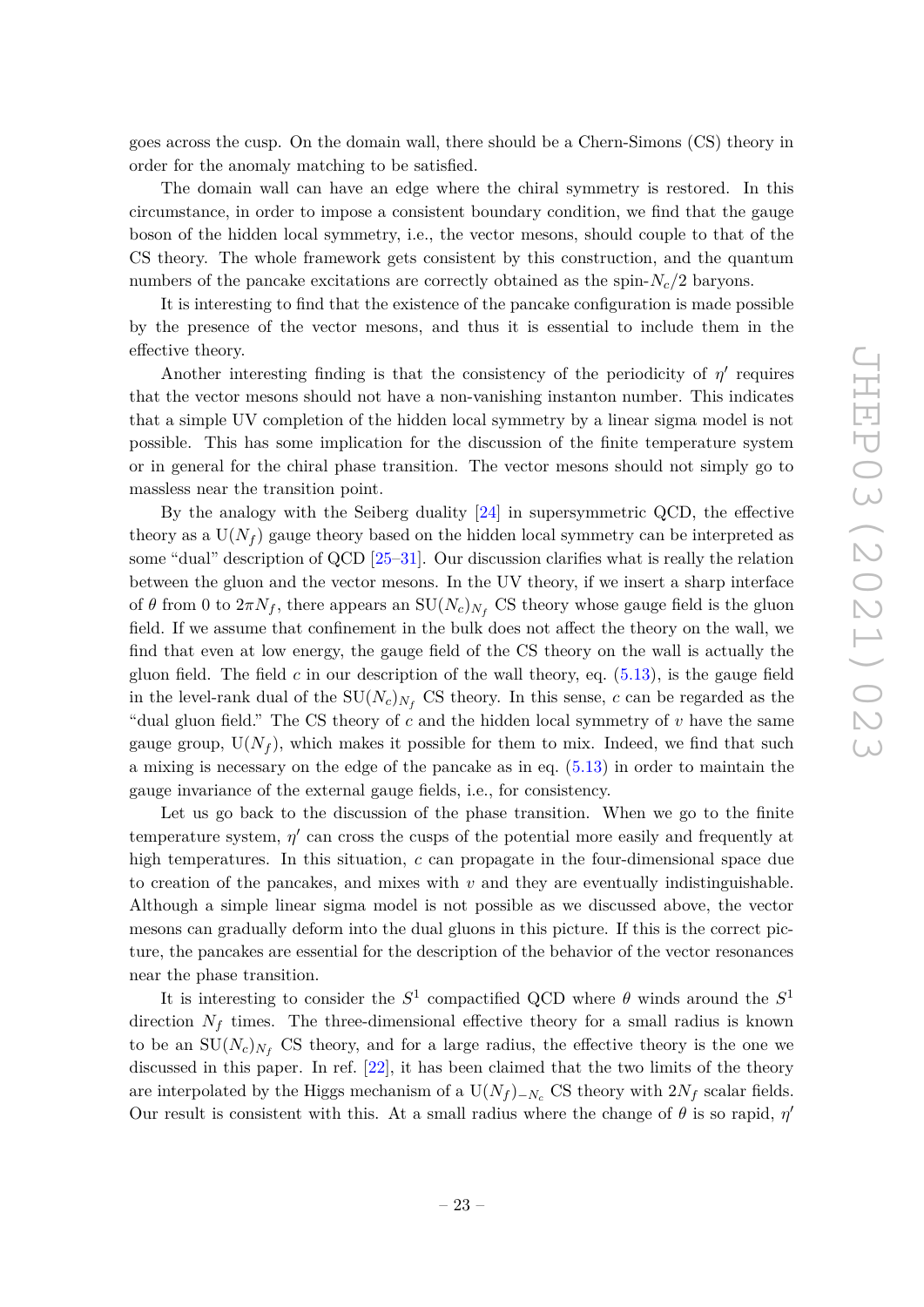cannot follow the change of  $\theta$ , which means there appears the domain wall with  $k = N_f$ . The  $U(N_f)_{-N_c}$  CS theory of *c* is realized on the wall, which is naturally identified as the level-rank dual of the theory in the small radius limit,  $SU(N_c)_{N_f}$ . The gauge boson of  $SU(N_c)_{N_f}$  is nothing but the gluons. On the other hand, for a large radius,  $\eta'$  follows the change of  $\theta$ , and then there is no domain wall. Instead of the CS theory for c, there is a CS Higgs theory for the vector mesons (at least if  $m$  in eq.  $(5.23)$  is not equal to 1). Again, the creation of the pancakes can make the transition smooth by the mixing between *v* and *c* on the edges. Although the simple Higgs mechanism does not work in four dimensions, the transition of the lowest modes, i.e., the three-dimensional effective theory, can be a smooth transition from the CS Higgs theory of vector mesons to the CS theory of *c* as the radius gets smaller.

#### **Acknowledgments**

We would like to thank Avner Karasik and Shimon Yankielowicz for discussions and useful comments. The work is supported by JSPS KAKENHI Grant No. 19H00689 (RK and RM), and MEXT KAKENHI Grant No. 18H05542 (RK).

**Open Access.** This article is distributed under the terms of the Creative Commons Attribution License [\(CC-BY 4.0\)](https://creativecommons.org/licenses/by/4.0/), which permits any use, distribution and reproduction in any medium, provided the original author(s) and source are credited.

#### **References**

- <span id="page-24-0"></span>[1] G. 't Hooft, *Naturalness, chiral symmetry, and spontaneous chiral symmetry breaking*, *[NATO Sci. Ser. B](https://doi.org/10.1007/978-1-4684-7571-5_9)* **59** (1980) 135 [IN[SPIRE](https://inspirehep.net/search?p=find+J%20%22NATO%20Sci.Ser.%2CB59%2C135%22)].
- <span id="page-24-1"></span>[2] J. Wess and B. Zumino, *Consequences of anomalous Ward identities*, *[Phys. Lett. B](https://doi.org/10.1016/0370-2693(71)90582-X)* **37** (1971) [95](https://doi.org/10.1016/0370-2693(71)90582-X) [IN[SPIRE](https://inspirehep.net/search?p=find+J%20%22Phys.Lett.%2CB37%2C95%22)].
- <span id="page-24-2"></span>[3] E. Witten, *Global aspects of current algebra*, *[Nucl. Phys. B](https://doi.org/10.1016/0550-3213(83)90063-9)* **223** (1983) 422 [IN[SPIRE](https://inspirehep.net/search?p=find+J%20%22Nucl.Phys.%2CB223%2C422%22)].
- <span id="page-24-3"></span>[4] G. 't Hooft, *A planar diagram theory for strong interactions*, *[Nucl. Phys. B](https://doi.org/10.1016/0550-3213(74)90154-0)* **72** (1974) 461 [IN[SPIRE](https://inspirehep.net/search?p=find+J%20%22Nucl.Phys.%2CB72%2C461%22)].
- <span id="page-24-4"></span>[5] E. Witten, *Current algebra theorems for the* U(1) *Goldstone boson*, *[Nucl. Phys. B](https://doi.org/10.1016/0550-3213(79)90031-2)* **156** (1979) [269](https://doi.org/10.1016/0550-3213(79)90031-2) [IN[SPIRE](https://inspirehep.net/search?p=find+J%20%22Nucl.Phys.%2CB156%2C269%22)].
- <span id="page-24-5"></span>[6] G. Veneziano, U(1) *without instantons*, *[Nucl. Phys. B](https://doi.org/10.1016/0550-3213(79)90332-8)* **159** (1979) 213 [IN[SPIRE](https://inspirehep.net/search?p=find+J%20%22Nucl.Phys.%2CB159%2C213%22)].
- <span id="page-24-6"></span>[7] E. Witten, *Baryons in the* 1*/N expansion*, *[Nucl. Phys. B](http://dx.doi.org/10.1016/0550-3213(79)90232-3)* **160** (1979) 57.
- <span id="page-24-7"></span>[8] E. Witten, *Current algebra, baryons, and quark confinement*, *[Nucl. Phys. B](https://doi.org/10.1016/0550-3213(83)90064-0)* **223** (1983) 433 [IN[SPIRE](https://inspirehep.net/search?p=find+J%20%22Nucl.Phys.%2CB223%2C433%22)].
- <span id="page-24-8"></span>[9] T. Skyrme, *A non-linear field theory*, *[Proc. R. Soc. London. Ser. A.](http://dx.doi.org/10.1098/rspa.1961.0018)* **260** (1961) 127.
- <span id="page-24-9"></span>[10] A. Kapustin and R. Thorngren, *Anomalies of discrete symmetries in three dimensions and group cohomology*, *[Phys. Rev. Lett.](https://doi.org/10.1103/PhysRevLett.112.231602)* **112** (2014) 231602 [[arXiv:1403.0617](https://arxiv.org/abs/1403.0617)] [IN[SPIRE](https://inspirehep.net/search?p=find+EPRINT%2BarXiv%3A1403.0617)].
- <span id="page-24-10"></span>[11] A. Kapustin and N. Seiberg, *Coupling a QFT to a TQFT and Duality*, *JHEP* **04** [\(2014\) 001](https://doi.org/10.1007/JHEP04(2014)001) [[arXiv:1401.0740](https://arxiv.org/abs/1401.0740)] [IN[SPIRE](https://inspirehep.net/search?p=find+EPRINT%2BarXiv%3A1401.0740)].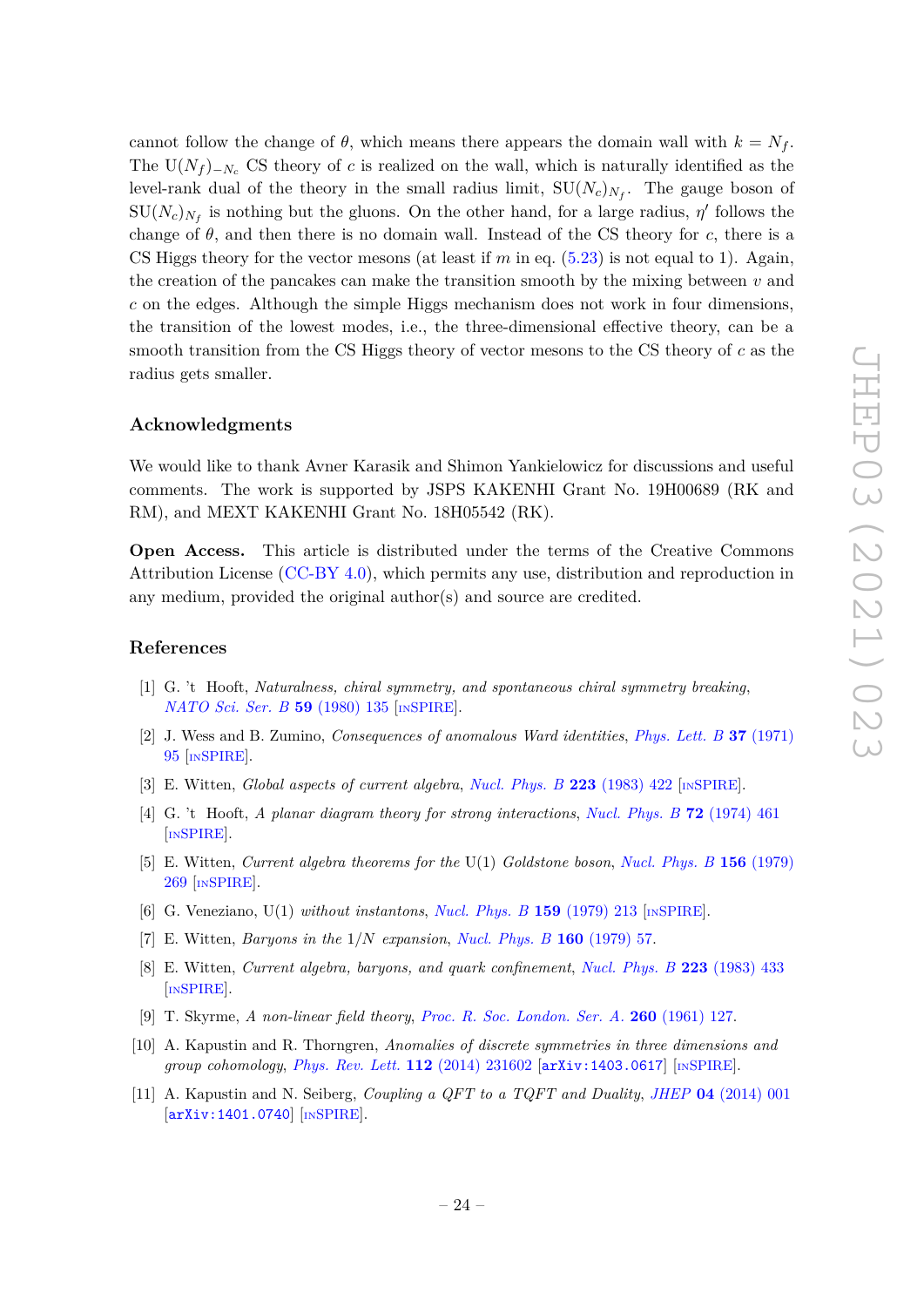- <span id="page-25-0"></span>[12] D. Gaiotto, A. Kapustin, N. Seiberg and B. Willett, *Generalized global symmetries*, *[JHEP](https://doi.org/10.1007/JHEP02(2015)172)* **02** [\(2015\) 172](https://doi.org/10.1007/JHEP02(2015)172) [[arXiv:1412.5148](https://arxiv.org/abs/1412.5148)] [IN[SPIRE](https://inspirehep.net/search?p=find+EPRINT%2BarXiv%3A1412.5148)].
- <span id="page-25-1"></span>[13] D. Gaiotto, A. Kapustin, Z. Komargodski and N. Seiberg, *Theta, time reversal, and temperature*, *JHEP* **05** [\(2017\) 091](https://doi.org/10.1007/JHEP05(2017)091) [[arXiv:1703.00501](https://arxiv.org/abs/1703.00501)] [IN[SPIRE](https://inspirehep.net/search?p=find+J%20%22JHEP%2C1705%2C091%22%20and%20year%3D2017)].
- <span id="page-25-12"></span>[14] P.-S. Hsin, H.T. Lam and N. Seiberg, *Comments on one-form global symmetries and their gauging in* 3*d and* 4*d*, *[SciPost Phys.](https://doi.org/10.21468/SciPostPhys.6.3.039)* **6** (2019) 039 [[arXiv:1812.04716](https://arxiv.org/abs/1812.04716)] [IN[SPIRE](https://inspirehep.net/search?p=find+EPRINT%2BarXiv%3A1812.04716)].
- <span id="page-25-13"></span>[15] R. Kitano, T. Suyama and N. Yamada,  $\theta = \pi$  *in* SU(*N*)/ $\mathbb{Z}_N$  *gauge theories*, *JHEP* **09** [\(2017\)](https://doi.org/10.1007/JHEP09(2017)137) [137](https://doi.org/10.1007/JHEP09(2017)137) [[arXiv:1709.04225](https://arxiv.org/abs/1709.04225)] [IN[SPIRE](https://inspirehep.net/search?p=find+EPRINT%2BarXiv%3A1709.04225)].
- <span id="page-25-2"></span>[16] C. Córdova, D.S. Freed, H.T. Lam and N. Seiberg, *Anomalies in the Space of Coupling Constants and Their Dynamical Applications I*, *[SciPost Phys.](https://doi.org/10.21468/SciPostPhys.8.1.001)* **8** (2020) 001 [[arXiv:1905.09315](https://arxiv.org/abs/1905.09315)] [IN[SPIRE](https://inspirehep.net/search?p=find+EPRINT%2BarXiv%3A1905.09315)].
- <span id="page-25-3"></span>[17] C. Córdova, D.S. Freed, H.T. Lam and N. Seiberg, *Anomalies in the Space of Coupling Constants and Their Dynamical Applications II*, *[SciPost Phys.](https://doi.org/10.21468/SciPostPhys.8.1.002)* **8** (2020) 002 [[arXiv:1905.13361](https://arxiv.org/abs/1905.13361)] [IN[SPIRE](https://inspirehep.net/search?p=find+EPRINT%2BarXiv%3A1905.13361)].
- <span id="page-25-4"></span>[18] Z. Komargodski, *Baryons as quantum Hall droplets*, [arXiv:1812.09253](https://arxiv.org/abs/1812.09253) [IN[SPIRE](https://inspirehep.net/search?p=find+EPRINT%2BarXiv%3A1812.09253)].
- <span id="page-25-5"></span>[19] Y.-L. Ma, M.A. Nowak, M. Rho and I. Zahed, *Baryon as a quantum Hall droplet and the Cheshire cat principle*, *[Phys. Rev. Lett.](https://doi.org/10.1103/PhysRevLett.123.172301)* **123** (2019) 172301 [[arXiv:1907.00958](https://arxiv.org/abs/1907.00958)] [IN[SPIRE](https://inspirehep.net/search?p=find+J%20%22Phys.Rev.Lett.%2C123%2C172301%22)].
- <span id="page-25-6"></span>[20] A. Karasik, *Skyrmions, quantum Hall droplets, and one current to rule them all*, *[SciPost](https://doi.org/10.21468/SciPostPhys.9.1.008) Phys.* **9** [\(2020\) 008](https://doi.org/10.21468/SciPostPhys.9.1.008) [[arXiv:2003.07893](https://arxiv.org/abs/2003.07893)] [IN[SPIRE](https://inspirehep.net/search?p=find+EPRINT%2BarXiv%3A2003.07893)].
- <span id="page-25-7"></span>[21] A. Karasik, *Vector dominance, one flavored baryons, and QCD domain walls from the "hidden" Wess-Zumino term*, [arXiv:2010.10544](https://arxiv.org/abs/2010.10544) [IN[SPIRE](https://inspirehep.net/search?p=find+EPRINT%2BarXiv%3A2010.10544)].
- <span id="page-25-14"></span>[22] N. Kan, R. Kitano, S. Yankielowicz and R. Yokokura, *From* 3*d dualities to hadron physics*, *Phys. Rev. D* **102** [\(2020\) 125034](https://doi.org/10.1103/PhysRevD.102.125034) [[arXiv:1909.04082](https://arxiv.org/abs/1909.04082)] [IN[SPIRE](https://inspirehep.net/search?p=find+EPRINT%2BarXiv%3A1909.04082)].
- <span id="page-25-8"></span>[23] Y.-L. Ma and M. Rho, *Dichotomy of baryons as quantum Hall droplets and skyrmions in compact-star matter*, [arXiv:2009.09219](https://arxiv.org/abs/2009.09219) [IN[SPIRE](https://inspirehep.net/search?p=find+EPRINT%2BarXiv%3A2009.09219)].
- <span id="page-25-9"></span>[24] N. Seiberg, *Electric-magnetic duality in supersymmetric nonAbelian gauge theories*, *[Nucl.](https://doi.org/10.1016/0550-3213(94)00023-8) Phys. B* **435** [\(1995\) 129](https://doi.org/10.1016/0550-3213(94)00023-8) [[hep-th/9411149](https://arxiv.org/abs/hep-th/9411149)] [IN[SPIRE](https://inspirehep.net/search?p=find+EPRINT%2Bhep-th%2F9411149)].
- <span id="page-25-10"></span>[25] N. Seiberg, *The power of duality: exact results in* 4*D SUSY field theory*, *[Int. J. Mod. Phys.](https://doi.org/10.1142/S0217751X01005705) A* **16** [\(2001\) 4365](https://doi.org/10.1142/S0217751X01005705) [[hep-th/9506077](https://arxiv.org/abs/hep-th/9506077)] [IN[SPIRE](https://inspirehep.net/search?p=find+EPRINT%2Bhep-th%2F9506077)].
- [26] M. Harada and K. Yamawaki, *Conformal phase transition and fate of the hidden local symmetry in large N*(*f*) *QCD*, *[Phys. Rev. Lett.](https://doi.org/10.1103/PhysRevLett.83.3374)* **83** (1999) 3374 [[hep-ph/9906445](https://arxiv.org/abs/hep-ph/9906445)] [IN[SPIRE](https://inspirehep.net/search?p=find+EPRINT%2Bhep-ph%2F9906445)].
- [27] Z. Komargodski, *Vector mesons and an interpretation of Seiberg duality*, *JHEP* **02** [\(2011\)](https://doi.org/10.1007/JHEP02(2011)019) [019](https://doi.org/10.1007/JHEP02(2011)019) [[arXiv:1010.4105](https://arxiv.org/abs/1010.4105)] [IN[SPIRE](https://inspirehep.net/search?p=find+J%20%22JHEP%2C1102%2C019%22%20and%20year%3D2011)].
- [28] R. Kitano, *Hidden local symmetry and color confinement*, *JHEP* **11** [\(2011\) 124](https://doi.org/10.1007/JHEP11(2011)124) [[arXiv:1109.6158](https://arxiv.org/abs/1109.6158)] [IN[SPIRE](https://inspirehep.net/search?p=find+EPRINT%2BarXiv%3A1109.6158)].
- [29] S. Abel and J. Barnard, *Seiberg duality versus hidden local symmetry*, *JHEP* **05** [\(2012\) 044](https://doi.org/10.1007/JHEP05(2012)044) [[arXiv:1202.2863](https://arxiv.org/abs/1202.2863)] [IN[SPIRE](https://inspirehep.net/search?p=find+EPRINT%2BarXiv%3A1202.2863)].
- [30] R. Kitano, M. Nakamura and N. Yokoi, *Making confining strings out of mesons*, *[Phys. Rev.](https://doi.org/10.1103/PhysRevD.86.014510) D* **86** [\(2012\) 014510](https://doi.org/10.1103/PhysRevD.86.014510) [[arXiv:1202.3260](https://arxiv.org/abs/1202.3260)] [IN[SPIRE](https://inspirehep.net/search?p=find+EPRINT%2BarXiv%3A1202.3260)].
- <span id="page-25-11"></span>[31] R. Kitano and N. Yokoi, *Quark confinement via magnetic color-flavor locking*, *[JHEP](https://doi.org/10.1007/JHEP11(2013)129)* **11** [\(2013\) 129](https://doi.org/10.1007/JHEP11(2013)129) [[arXiv:1308.0093](https://arxiv.org/abs/1308.0093)] [IN[SPIRE](https://inspirehep.net/search?p=find+EPRINT%2BarXiv%3A1308.0093)].